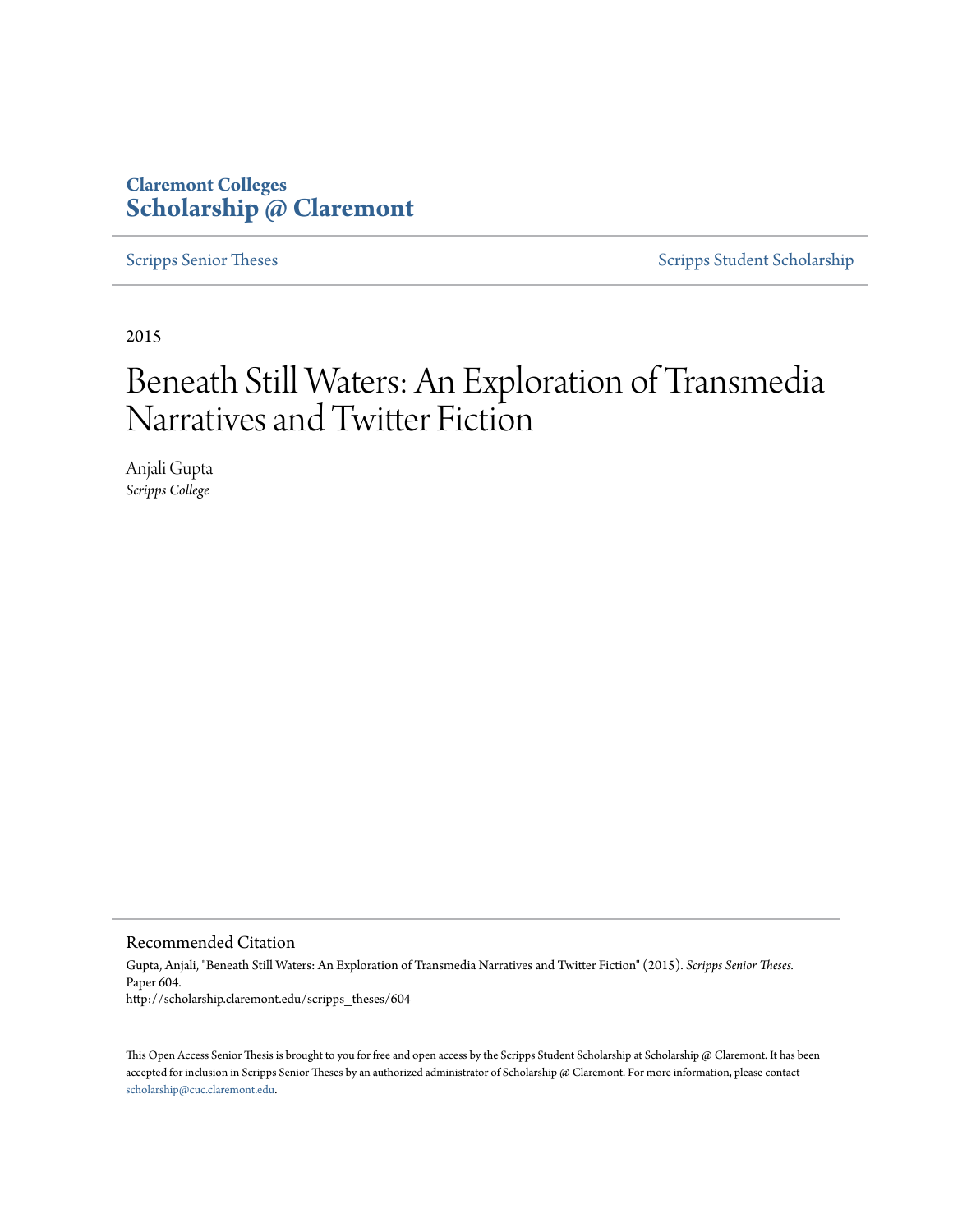# *BENEATH STILL WATERS***: AN EXPLORATION OF TRANSMEDIA NARRATIVES AND TWITTER FICTION**

**ANJALI GUPTA**

# **SUBMITTED TO SCRIPPS COLLEGE IN PARTIAL FULFILLMENT OF THE DEGREE OF BACHELOR OF ARTS**

**PROFESSOR TRAN PROFESSOR AFFUSO**

**MAY 6, 2015**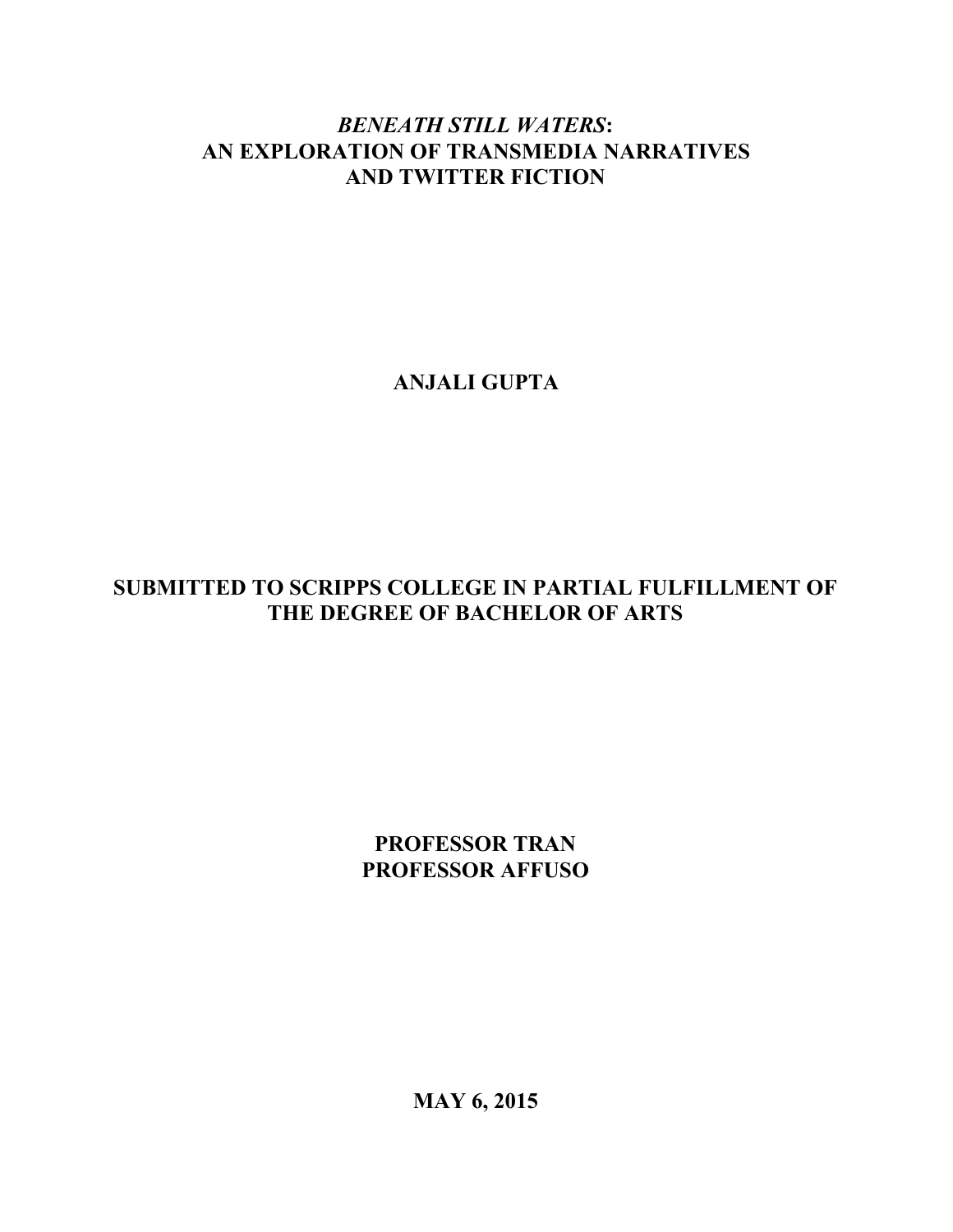## **Media Theory: Convergence Culture, Transmedia Texts, and Social Media Narratives**

"'Immersive storyworlds' are defined by large backstories that cannot be neatly summarized; an ensemble of characters within the current narrative and across its larger history; substantial reliance on program history; a wide variety of creative forces over time; a serialized structure of storytelling; and a sense of permanence and continuity within the fictional universe" (Jenkins, Ford, Green 2013).

Twitter has recently emerged as a surprising force in the world. Through events such as the 2011 Arab Spring and the recent unrest in Ferguson, we have seen that social media can give a voice to the voiceless and render the invisible visible. We shape our own narratives when we post things we want to remember, allowing the Internet to become a mirror that reflects both the joy and the troubles of the world we live in. Our relationships and memories exist across multiple channels. Online, we celebrate our triumphs and grieve over tragedies. We learn how to process new developments and wonder what will happen next. These moments of fleeting community allow us as individuals to feel momentarily connected within a virtual network, creating a unique social space for human interaction.

In today's complex media landscape, content flows across multiple platforms from commercial print, film, and television to participatory social media websites. Leisure sites such as Twitter, YouTube, Tumblr, and Facebook are taking on a hybrid identity, where entertainment, personal experience, and advertising battle for dominance. We as consumers create our own media culture through the process of deciding what we want to connect with, such as the television shows we watch, which people we follow on social media, or the opinions we choose to share. The collective determines the tone of the conversation, but the individual can pick and choose which threads to follow. Henry Jenkins refers to this significant shift in media consumption as 'convergence culture,' defining it as the "move from mediumspecific content towards content that flows across multiple media channels, towards the increased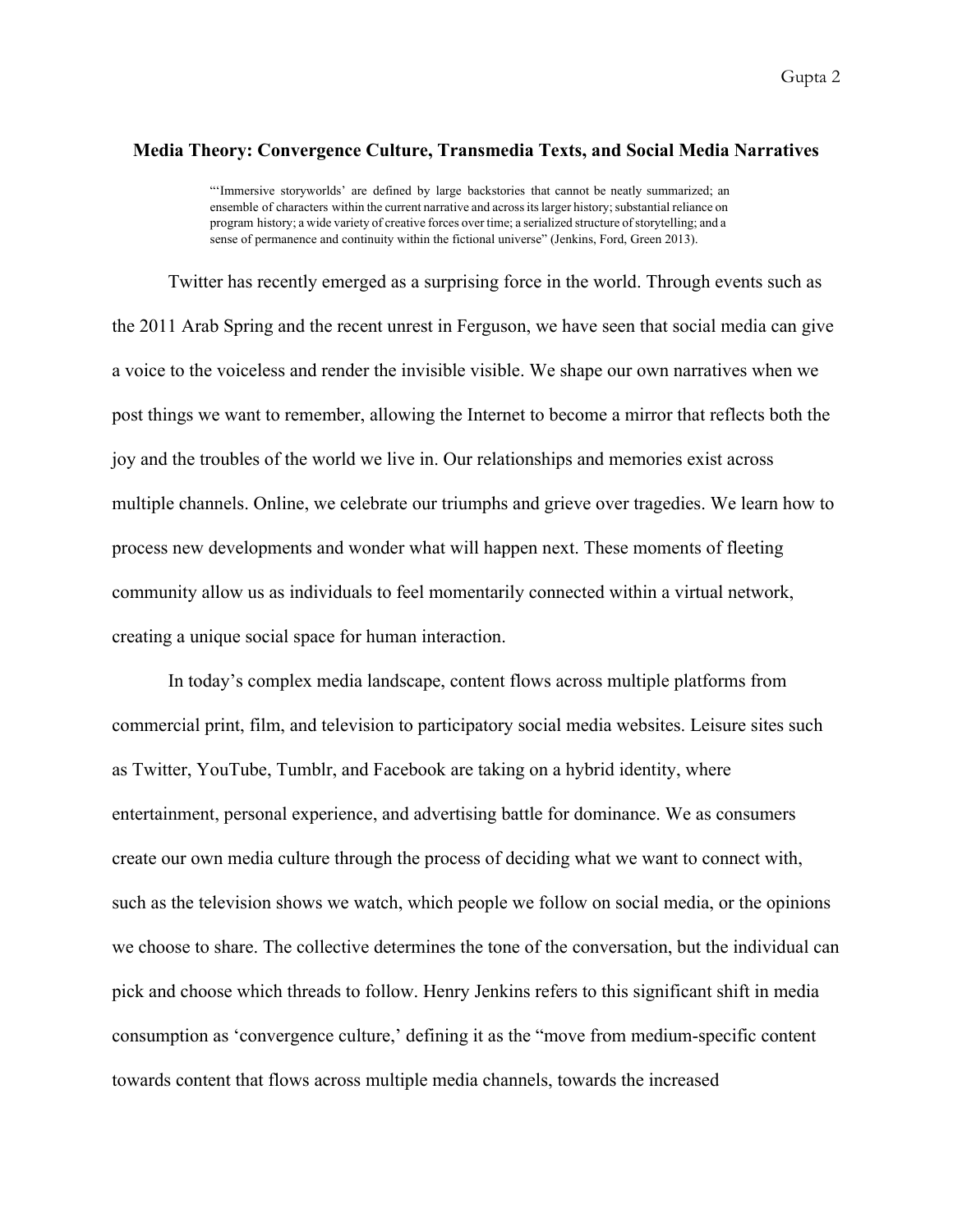interdependence of communications systems, towards multiple ways of accessing media content, and toward ever more complex relations between top-down corporate media and bottom-up participatory culture" (Jenkins, 2006). With these concepts in mind, my project *Beneath Still Waters* develops a fictional transmedia story that explores how this new media culture empowers users to navigate the complexity of life on an individual level. The project will use Twitter as a central storytelling platform for a narrative that unfolds across multiple websites. Using the ideas behind convergence culture as well as the presence of personal narratives embedded within Twitter, *Beneath Still Waters* demonstrates that transmedia practices offer unique storytelling opportunities, tailored to today's interconnected audiences by encouraging active participation in the creation of texts.

As consumers diversify their patterns of engaging with media as a result of convergence, stories are increasingly relying on more than one medium to exist. Transmedia storytelling refers to the building of a complex fictional world comprised of multiple parts across different platforms, where each component is tailored to excel in a specific medium and makes a valuable contribution to the whole. Jonathan Gray refers to these components as *paratexts*, a term which "stems from the meaning of the prefix 'para,' defined by the OED as both 'beside, adjacent to,' and 'beyond or distinct from, but analogous to.' A 'paratext' is both 'distinct from' and alike or intrinsically part of — the text" (Gray 2010). When done well, paratextual elements offer new ways to make sense of or interact with a fictional world. Each separate part can be self-contained, and each part can serve as an entry point into the larger narrative, but overall this experience adds to the audience's understanding of the whole story. In order to fully experience the depth of a transmedia story, "consumers must assume of the role of hunters and gatherers,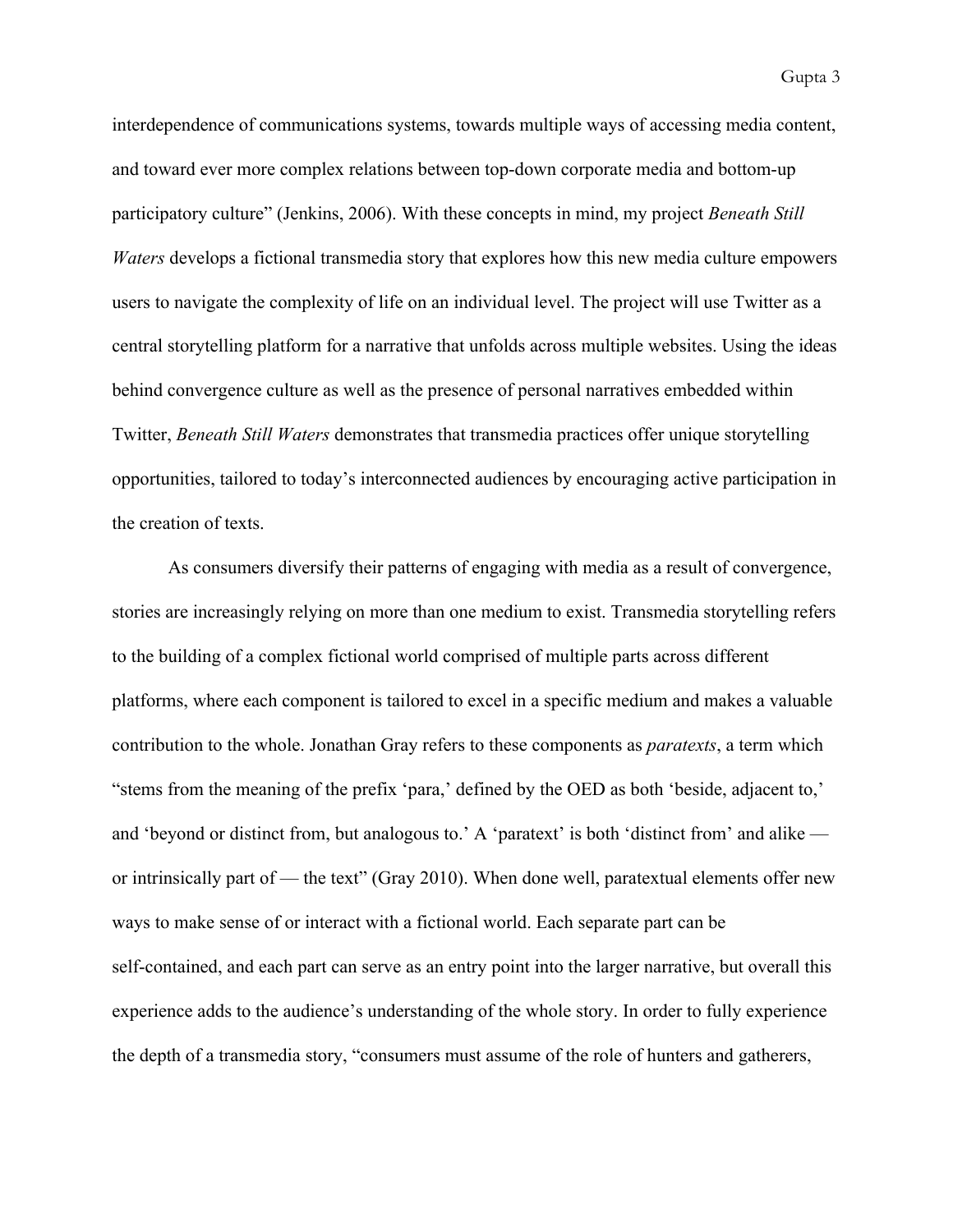chasing down bits of the story across media channels […] and collaborating to ensure that everyone who invests time and effort will come away with a richer experience" (Jenkins 2006). To encourage this active audience participation, transmedia storyworlds need to be 'inhabitable' (Gray, 2010) by offering a rich, multifaceted experience so that readers feel compelled to immerse themselves in the story's environment and track down the paratexts. The intended audiences for this type of experience are not passive receivers of pre-constructed messages but instead "people who are shaping, sharing, reframing, and remixing media content in ways which might not have been previously imagined" (Jenkins, Ford, Green 2013).

As a result of media convergence and the development of transmedia practices, stories today are taking advantage of this new active, engaged audience by producing increasingly serialized, intricate narratives that unfold over a long period of time. This trend is visible in recent television shows such as *The Sopranos*, *The Wire*, *Breaking Bad,* and *Lost*. Enabled by the technological advances of recording devices as well as streaming platforms like Netflix, television narratives can now break away from procedural plots and develop sophisticated story arcs with a large cast of characters that "demand a committed and engaged reader, one who [tracks] down each new installment and [makes] links between chunks of information dispersed across the unfolding narrative" (Jenkins, Ford, Green 2013). This development of highly serialized content is also evident in social media websites, which depend upon an individual user cultivating a dedicated audience of serial consumers who return to a page repeatedly for updates to continue following a story. While social media stories do not necessarily adhere to conventional understandings of plot, suspense, and resolution, social media such as Twitter is "inherently episodic, consisting of posts, comments, and updates that are published over time: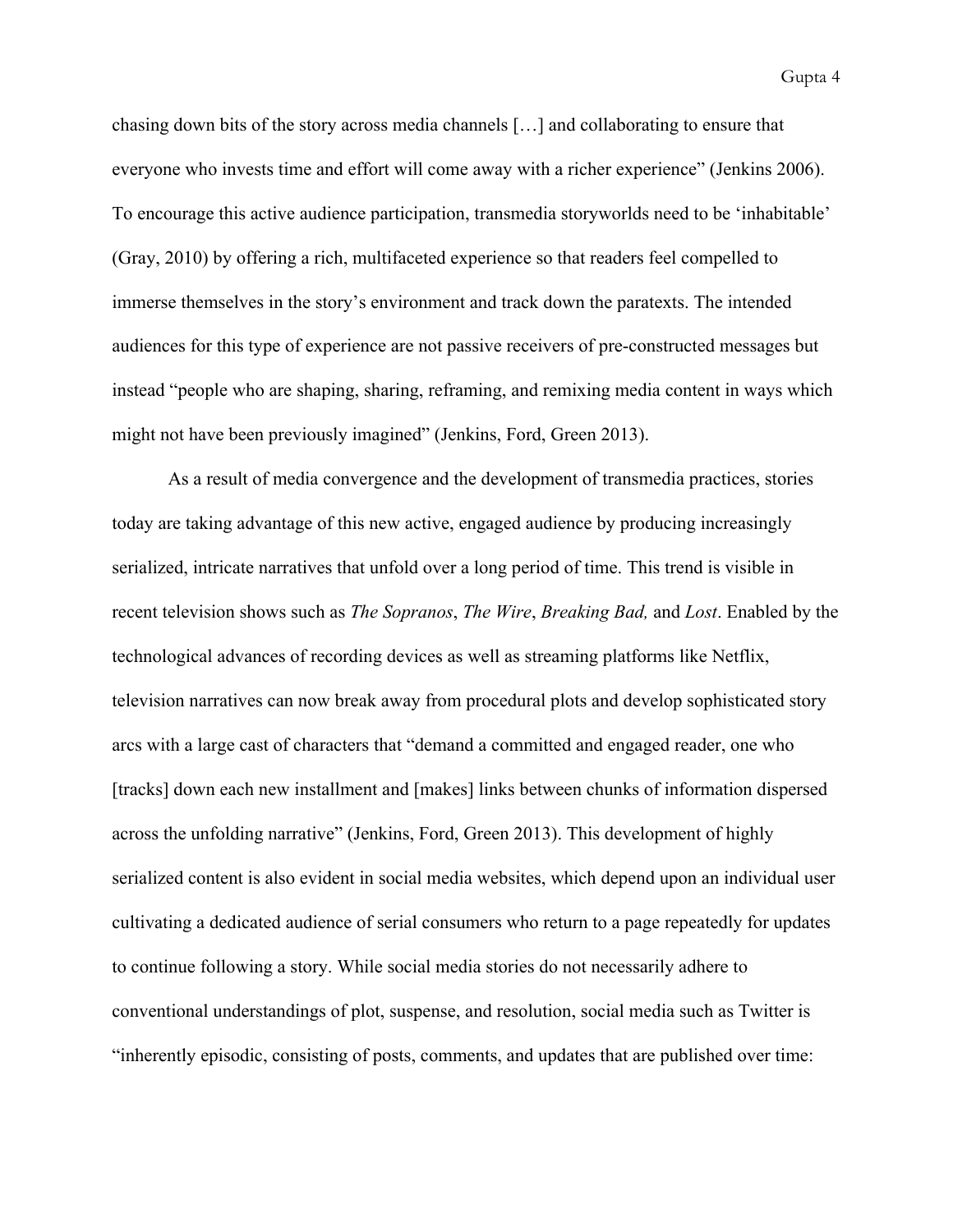the environment par excellence where seriality might flourish" (Page, 2013). The concept of seriality entails a part-whole relationship between smaller units that, over time, construct a larger narrative. The updates users post about themselves, found in the timelines of Facebook or the Twitter feed, gradually accumulate and build up a digital life history, which a reader can piece together in fragments. Each post, which may vary in content from the post before, can be linked to previous updates through the knowledge of a single user as narrator, so that "in order to perceive the sequence of status updates as a coherent whole, one must adjust perspective away from seeking linear connections between individual entries in isolation and 'fill in the gaps' between status updates, online and offline experience to assume an evolving version of the writer's account of their life" (Page 2010). In other words, both social media and transmedia practices depend upon strikingly similar behavior from their audiences: a willing investment in an ongoing story, participatory culture, the ability to connect scattered segments to a cohesive whole, and a desire to follow a story over a long period of time. I chose to situate my own transmedia project within social media interactions because social media users naturally have to use transmedia strategies in their everyday lives; the concept of drawing an audience from one platform to another is easily recognizable through standard social media practices, such as linking, liking, commenting, sharing, and retweeting, and I will be strategically using these practices to develop my narrative.

It is also important to note that transmedia texts have historically been linked to advertising and the opening of new consumer markets. In a time when conventional advertising does not reach many consumers, a multi-platform story opens up spaces that provide marketing opportunities. Naturally, different mediums attract different market niches, and this is where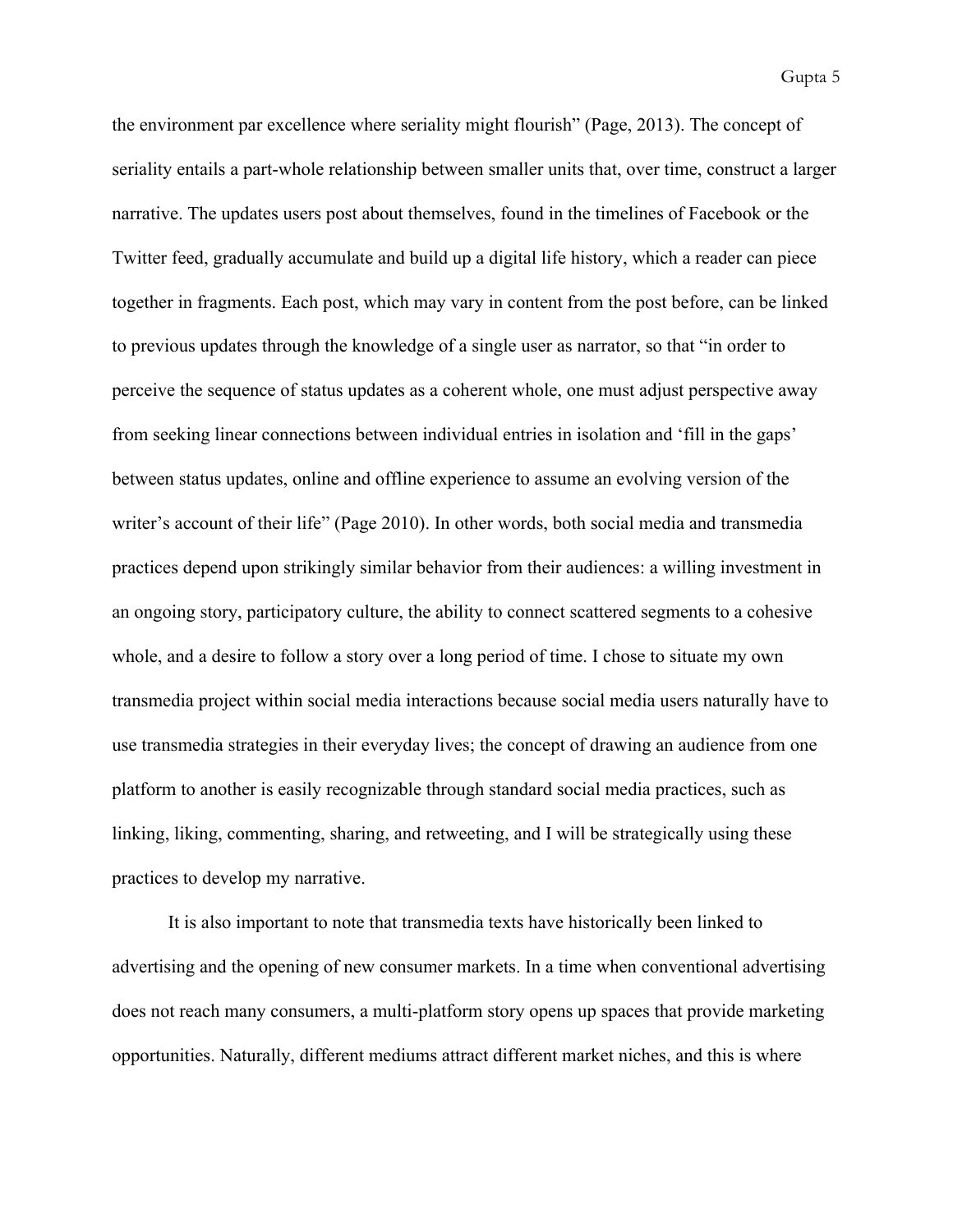media producers see the economic benefit of a horizontally-oriented entertainment experience with roots in a variety of sectors. However, with this market imperative comes a tension between creative and advertising impulses. Corporate forces do not always dedicate the proper resources to create viable paratexts, instead producing clumsy marketing pieces that seem shoehorned into the rest of the text. In order to avoid creative disconnects that result in "uninspired paratexts that do little to situate either themselves or the viewer in the storyworld" (Gray 2010), it is especially important that transmedia stories are conceived in transmedia terms from the beginning, which allows the paratextual elements to become an organic, fluid part of the narrative's development. The text can potentially serve as a platform for commercialization but primarily it must tell a story. A successful transmedia text relies on both impulses collaborating consciously. In a similar way, Twitter offers tremendous possibilities for both commercial and creative uses. There is a constant push-pull relationship between corporations using the medium for marketing ends and single users experimenting with the boundaries of the medium for purely artistic or imaginative ends. Although *Beneath Still Waters* will not be delving into the commercialized side of transmedia because I will not be seeking to monetize my narrative, I will be consciously using transmedia strategies to create a complex, immersive narrative experience in order to engage a dedicated audience.

While older media forms used static stories that did not rely on active consumption, today's culture of convergence depends upon audience participation and desire to inhabit a storyworld for themselves, as evidenced by the recent development of increasingly serialized content visible both in traditional and social media. In a world that has become saturated with multiple streams of information, audiences are becoming highly conscious about the different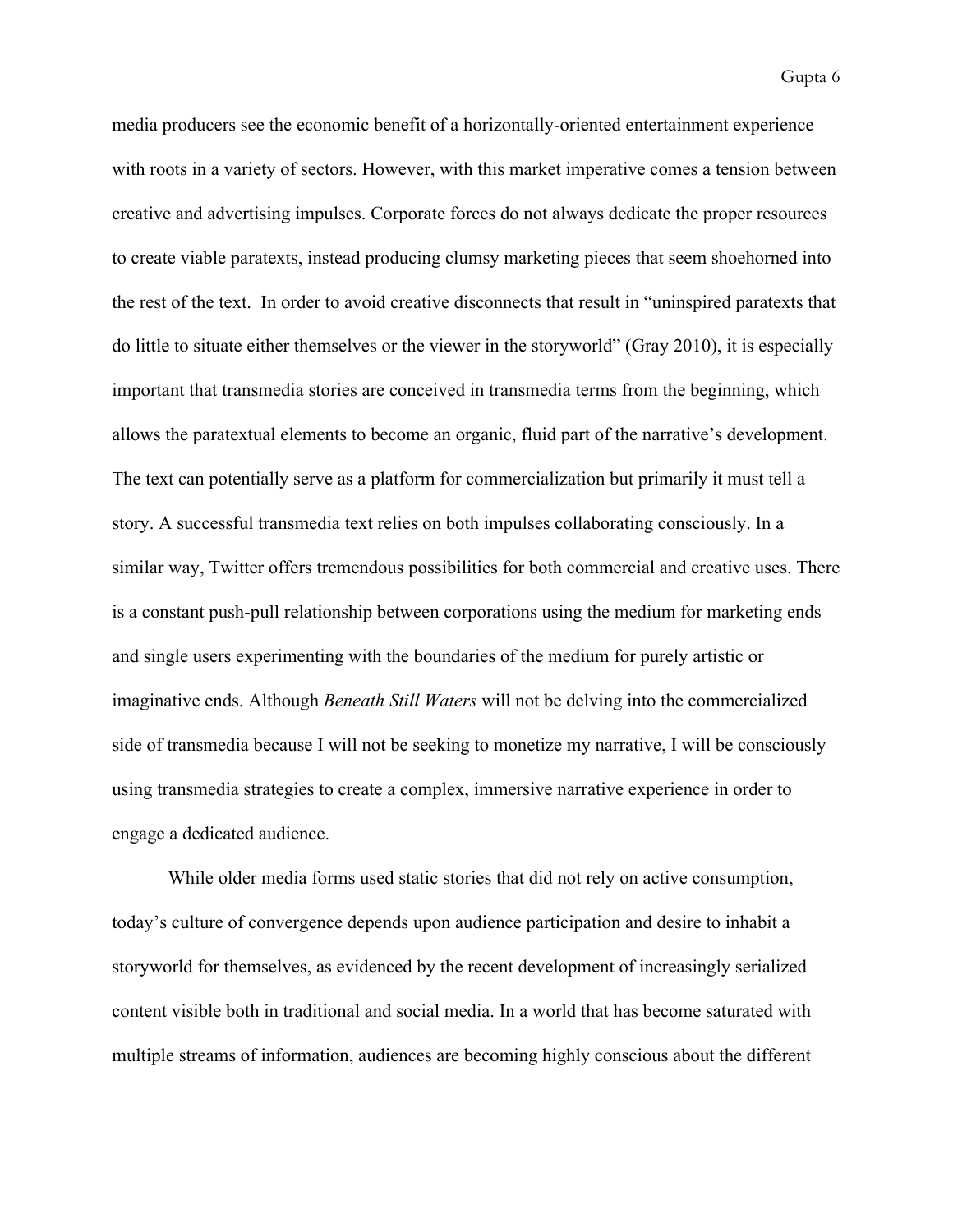experiences various mediums can offer. Users learn to navigate through multiple networked communities that each facilitate different forms of content, adapting their practices according to each specific site's architecture; for example, although Tumblr and Twitter both call themselves 'microblogging' websites, Tumblr generally supports image-based content while Twitter's content is largely text-based. As media moves outwards across multiple platforms and contains multiple paratexts within a single fictional storyworld, it allows creators to execute "more ambitious and challenging works" (Jenkins 2006). In the end, this is what I want to achieve with my project; I hope to create a narrative that fully explores the possibilities of a networked media world as a unique platform for creative use and audience engagement. Rather than pursuing a straightforward path with a beginning, middle, and end, transmedia storytelling allows new and complex story structures to emerge and expands immersive narrative possibilities.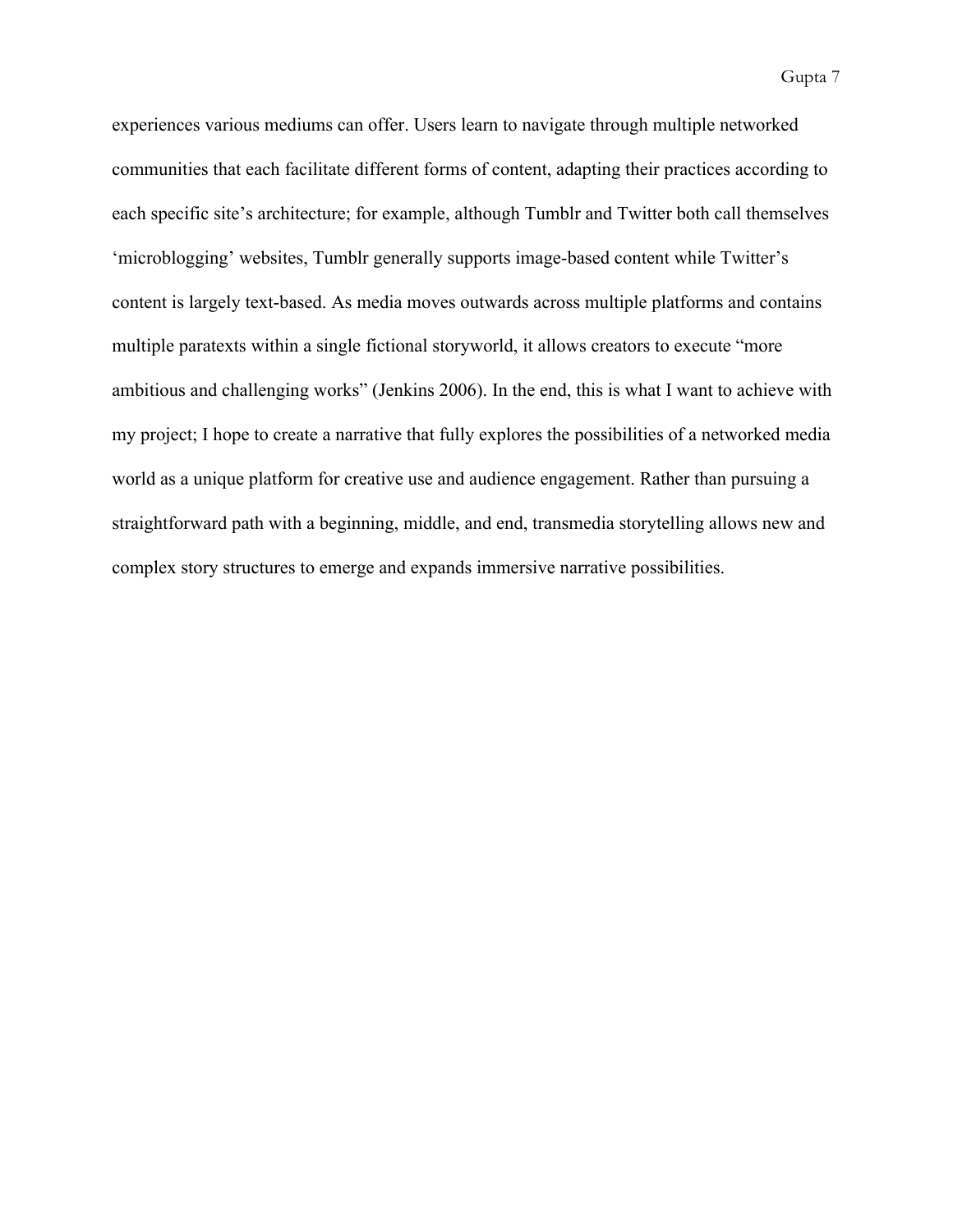## **Media History: Transmedia Storytelling in Film, Television, and Social Media**

Human experience can be thought of as a series of continuous, overlapping stories that interact in unexpected ways. Our days are made up of personal narratives involving characters, conflicts, and resolutions that we interpret to help us make sense of the world. Historically, we have told these stories through art, poetry, theater, novels, film, and television, and today we are finding a voice online in social media. The tools we use to tell tales are constantly evolving, becoming more dynamic, engaging, and participatory than the printed page or moving image. The history of transmedia practices speaks to the way in which stories "evolve in response to their contexts of production and reception, and they have characteristics that are reconfigured … from their earlier counterparts" (Page, 2013). Innovative creators, enabled by technological developments, have experimented with methods of storytelling that suit a more interactive, networked audience. *Beneath Still Waters*, a fictional transmedia narrative based primarily in Twitter, draws from the history of transmedia practices and seeks to engage with multiple platforms in the online world to create a single, cohesive story.

Transmedia became a viable method of storytelling through film franchises that expanded their cinematic plotlines across other mediums, evolving side stories and minor characters in different formats to enhance the original narrative. *The Matrix* (1999), a franchise in which humankind's reality is revealed to be an elaborate computer-generated simulation, represents one of the most ambitious attempts at transmedia storytelling. After the success of the first film, writers/directors Andy and Larry Wachowski developed a plan that would extend the narrative across multiple platforms, in theory to "[integrate] multiple texts to create a narrative so large that it cannot be contained within a single medium… Each step along the way built on what has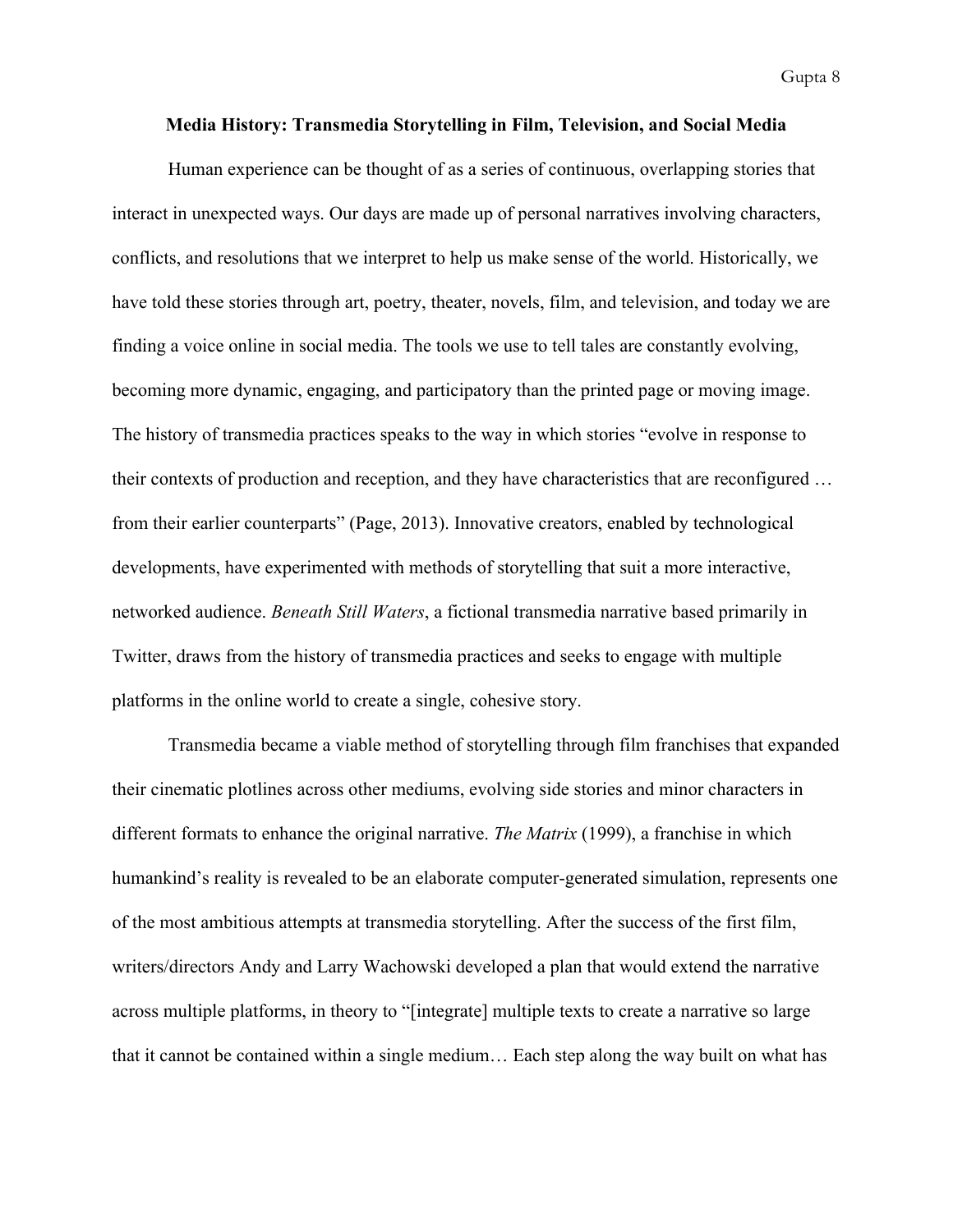come before, while offering new points of entry" (Jenkins 2006). *The Matrix* franchise expanded from films into a series of animated shorts, comic books, and a video game called *Enter the Matrix* (2003). Instead of serving as redundant adaptations or mere marketing extensions, each text contributed new storylines to the overall narrative. Audiences who followed the trajectory of various motifs across different mediums experienced a unique transmedia universe.

However, despite its innovative strategies, *The Matrix* franchise's execution of its transmedia components had some notable problems. The video game *Enter the Matrix* was a "viable generator of 'canonical' plotline", meaning that it was closely interwoven with the film's storyline and defined certain plot points that would become important in the sequels (Gray, 2006). Not all audience members were prepared for the hypertextual, interconnected logic of the franchise, which depended heavily on a deep knowledge of all the transmedia extensions. In short, *The Matrix* relied too much on its transmedia content and the individual texts were not enjoyable in their own right. Although the franchise's intent to create a new, interconnected mode of storytelling was innovative, *The Matrix* reflects an "ongoing tension and task for producers of paratexts: how to create and pitch them successfully to address both the general audience and various forms of fans. *Allowing* fans, and giving them room to play, is often of vital importance, but *requiring* that all viewers be fans is an immodest and potentially destructive move" (Gray, 2006).

Television has also undergone a significant transition as shows have been able to "tap into the expanded cognitive capacities of networked audiences" (Jenkins, Ford, Green 2013). ABC's *Lost* (2004-2010) exemplifies television's shift towards highly serialized narratives, transmedia storytelling, and an increased investment in audience's engagement. *Lost's* premise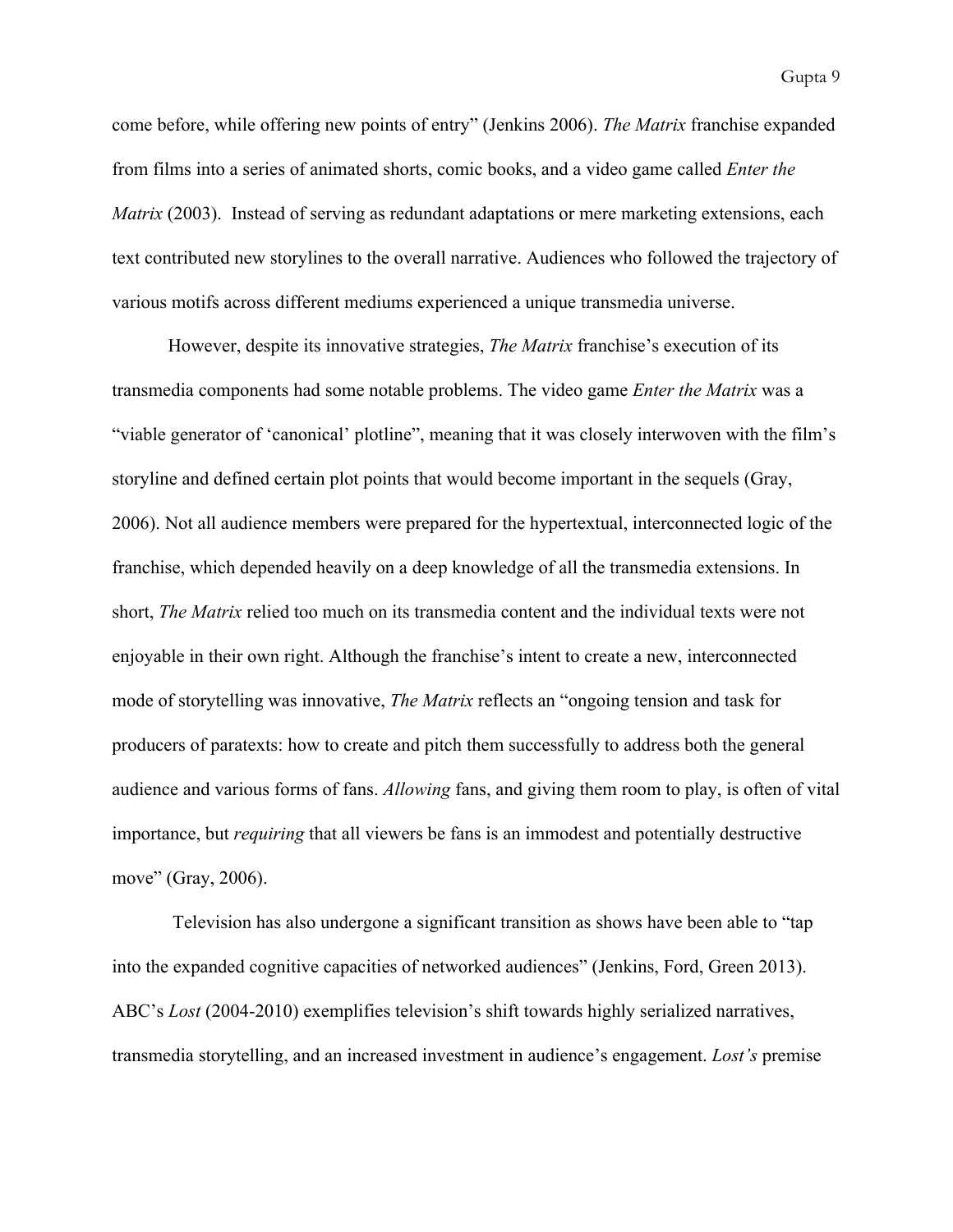seems simple at first— the show follows several survivors of a plane crash who are left stranded on a mysterious tropical island and are forced to work together to survive. However, the show's narrative hinged on a complex, extensive mythology, complete with hidden clues embedded within individual episodes that encouraged multiple viewings in order to grasp all of the layers of meaning. *Lost* achieved this depth through posing a central mystery — what exactly is the mysterious island? — which was constantly alluded to throughout the series. This overarching question creates an "endlessly deferred narrative" which postpones resolution in favor of prolonging the story arc, drawing out a series of interlinked mysteries (Hills, 2003). Endlessly deferred narratives encourage a level of investigation from their audience, providing a type of quest for hardcore fans to generate informed theories and interpretations of the show. Throughout its run, *Lost* resisted pinning down its various storylines, allowing audiences to continue to speculate until the show ended. The show also continually referenced other places or stories that existed off the island, suggesting an unseen but extensive storyworld. Matt Hills coined the term *hyperdiegesis* to refer to "the creation of a vast and detailed narrative space, only a fraction of which is ever directly seen or encountered within the text, but which nonetheless appears to operate according to principles of internal logic and extension" (Hills 2003). Essentially, a hyperdiegetic narrative like *Lost* presents an intricate, defined space that leaves room for the audience to imagine a deeper mythology and a world beyond the show.

Although such a rich story seems suited for transmedia approach, the showrunners had not initially conceived *Lost* as a transmedia show. As the show began to generate more interest, a series of paratexts were developed to feed a growing audience's desire to delve deeper into the mysteries of the show. Conceptually, transmedia extensions seemed like a natural way to fill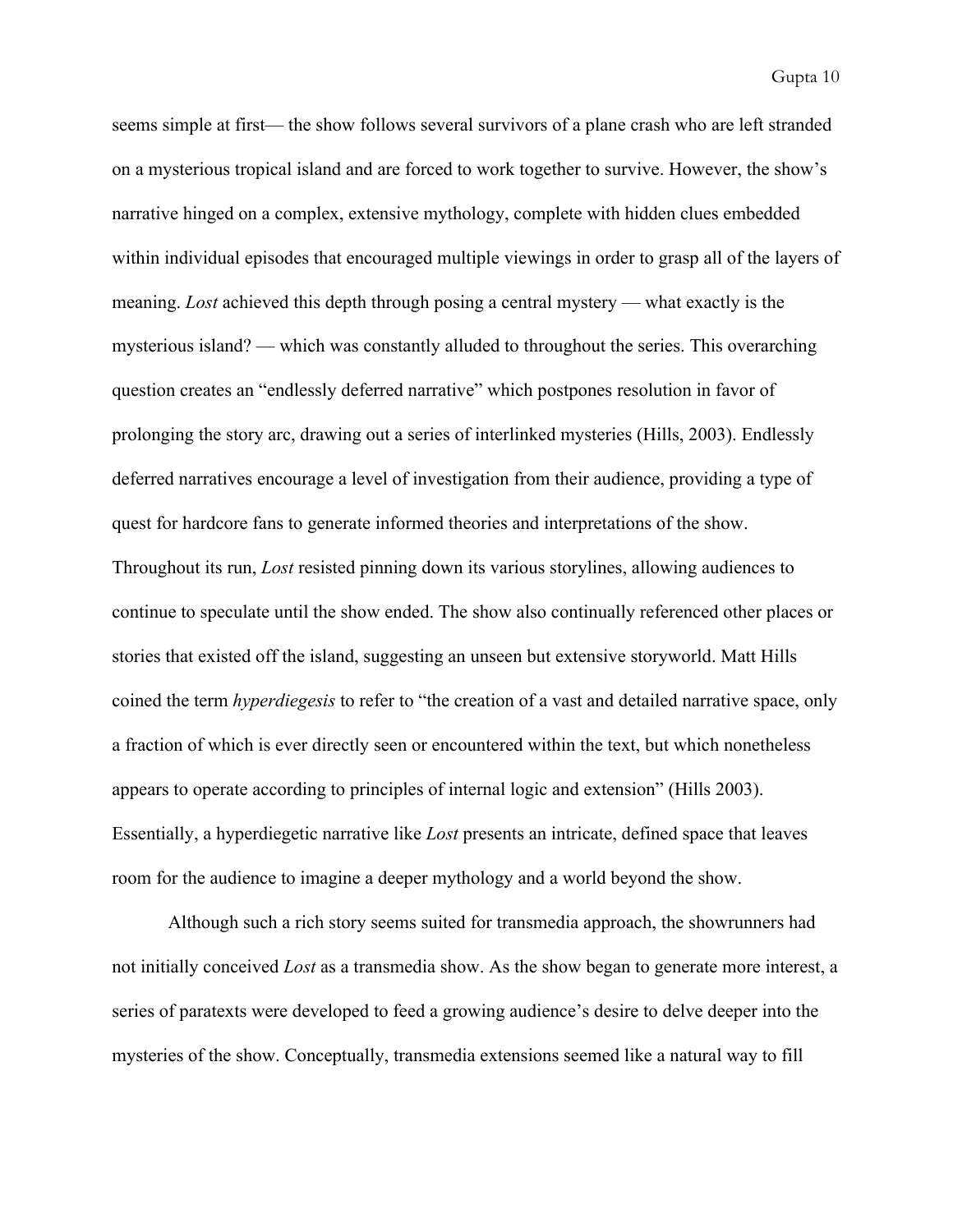gaps in an endlessly deferred mystery, sustain interest between seasons, and generate a profit. But, similarly to *The Matrix* franchise, *Lost* struggled to balance supplementing an internally coherent show with valuable and distinctive paratexts:

> "The tie-in novel *Bad Twin* was seen by most as a fairly incoherent add-on ... [and] fans have not seen the other videogame and tie-in ancillaries as essential. The alternate reality game *The Lost Experience* extended the forensic model of participation most successfully, but the majority of fans either were dismayed by the overt commercialization of the game, or disappointed that the ARG's narrative revelations did not seem to resonate within the core television series during season three" (Mittell 2007).

However unlike *The Matrix*, which pre-dated the ubiquity of Web 2.0, fans of *Lost* were able to take advantage of the Internet to combine their knowledge and collaborate closely to unlock the mysteries within the narrative. The participatory culture of the Internet facilitates collective intelligence, or the "ability of virtual communities to leverage the combined expertise of their members" (Jenkins 2006). *Lost*'s narrative complexity encourages encyclopedic impulses, as evidenced by a comprehensive, user-generated online guide called Lostpedia. Together, *Lost* fans collaborated to decipher the show's many puzzles in order to uncover *Lost*'s hyperdigetic narrative and vast storyworld. While my project will obviously exist on a much smaller scale and it won't be nearly as convoluted as *Lost*, I am using similar strategies in terms of how I hope to engage an audience. My story revolves around a mystery situated a strange small town, a hyperdiegetic setting which is arguably a character in itself, and involves multiple characters and a sense of history or mythology. As I have been developing my plot, I am considering how "endlessly deferred" I want the narrative to be. I am intrigued by the concept of using paratexts to fill the gaps in an open-ended story, but I am also aware of the risk of creating an unsatisfying ending for readers. The creation of an inhabitable storyworld is challenging, but in order for an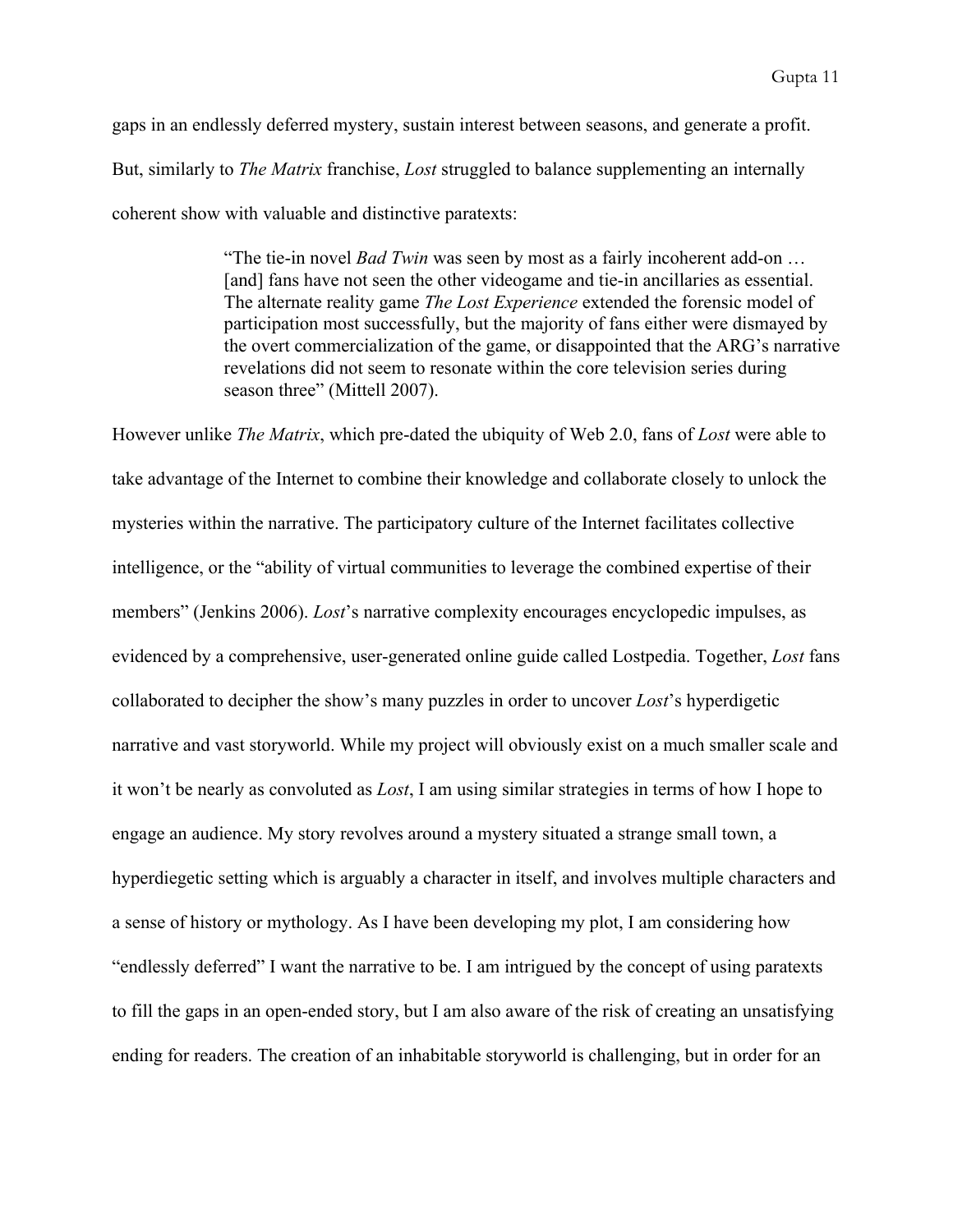audience to engage with such a complex narrative structure, I feel that it is essential for a successful transmedia text to be based in a strong sense of internal logic and depth.

Rather than approaching my project from a cinematic or televisual mode, I have chosen to base my narrative primarily in social media interactions that take place in Twitter. In terms of Twitter Fiction experiments, *Black Box*, written by Jennifer Egan for The New Yorker, is a well-known but somewhat flawed example. The hybrid poetic narrative consists of over 600 serialized tweets in the form of "terse mental dispatches from a female spy of the future" (Egan) and was released on The New Yorker's Twitter feed for an hour each night, for ten nights. Egan spent a year experimenting with how to "control and calibrate the material" with an overall interest in "how to write fiction whose structure would lend itself to serialization on Twitter… because of the odd poetry that can happen in a hundred and forty characters" (Egan). The story began:

> "People rarely look the way you expect them to, even when you've seen pictures." "The first thirty seconds in a person's presence are the most important." "If you're having trouble perceiving and projecting, focus on projecting." "Necessary ingredients for a successful projection: giggles; bare legs; shyness." (Egan, *Black Box*)

Although Egan's tweets themselves are beautifully composed, I feel that *Black Box* does not truly engage with Twitter as a medium and does not accomplish what I hope to do with my own project. This character's "mental dispatches" occur in isolation on a website that is meant to be used for conversation and connection. Her tight, controlled phrases do not invite interactivity or engagement in the form of replies or responses; readers merely follow along. Furthermore before this project began, Egan did not actually maintain a Twitter presence herself, stating that tweets seemed "phony" and she felt "tongue tied" because "she [was] not entirely comfortable posting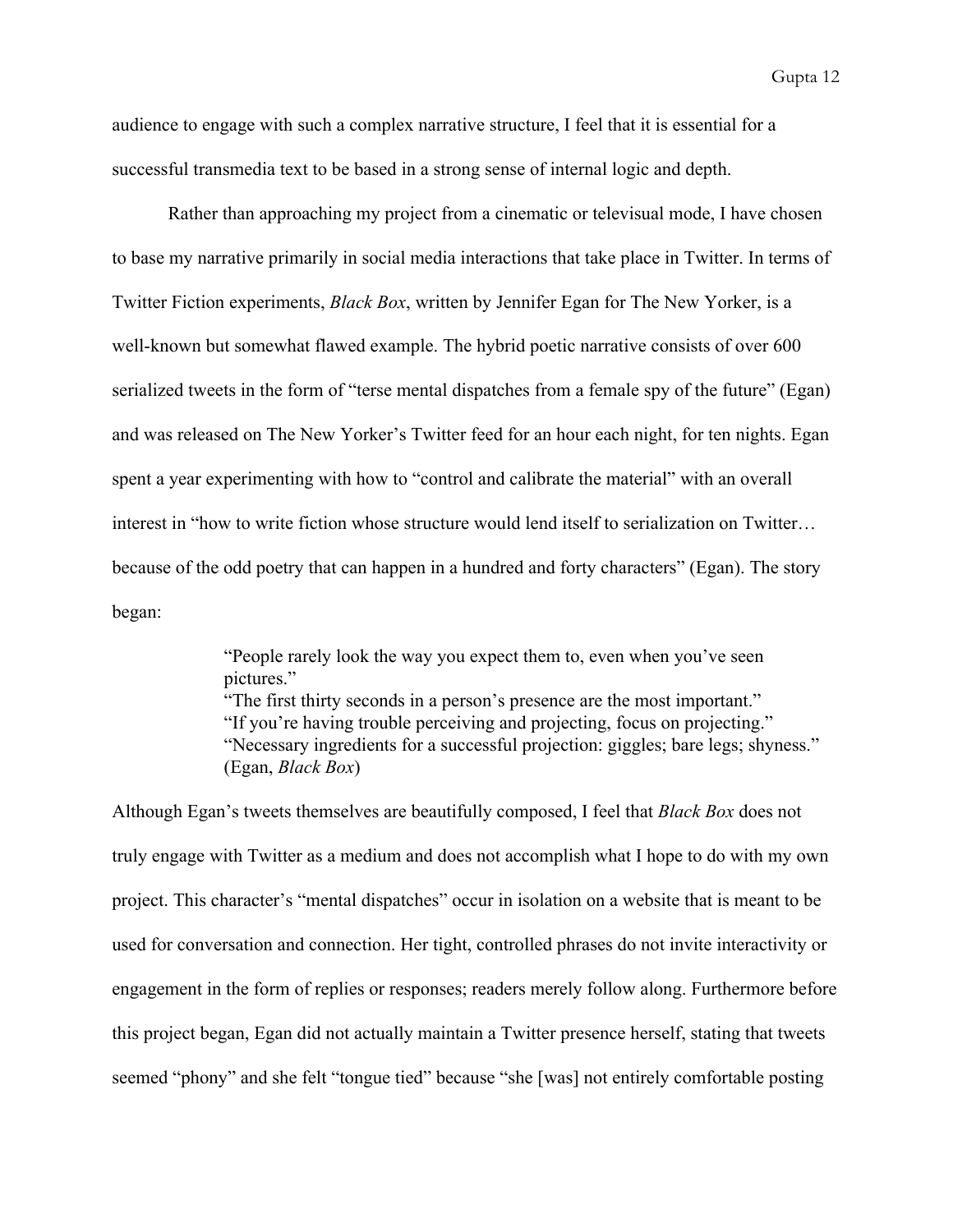tweets... [Egan had] only posted four tweets, including one apologizing for being spammed" (Haughney). If, as Egan states, she was interested in serialization on Twitter in particular, a familiarity with her chosen medium's format and the content it facilitates seems essential. Seriality "optimally involves a correspondence between the boundaries segmenting the distribution or transmission of a narrative […] and the boundaries that are incorporated into the narrative's design." (Page 2013). Egan's choice of Twitter as a vehicle for this particular narrative's design seems somewhat arbitrary; in the version posted on the New Yorker's website, the story was serialized into 47 numbered acts, but the boundaries between these chapter-like segments did not appear on Twitter.

*Black Box* was later published traditionally in print for The New Yorker, evidencing the idea that the story seemed most interested in using the formal constraints of Twitter's strict 140-character limit, rather than anything inherent to the medium itself. In addition, The New Yorker's distribution of this story also points to a certain disregard for Twitter as a format and the changing modes of viewership. The concept of posting 60 tweets over the course of one hour each day uses 'media-by-appointment' model that is inconsistent with Twitter's investment in liveness, which could have allowed the boundaries in Egan's text to become more visible if the tweets had proceeded in real time with chronological gaps between her story's acts. Rather than allowing the narrative to unfold naturally, this model of execution results in a rapid narrative pace that floods the Twitter feed and forces audiences to tune in at an appointed time. While I do plan to execute my story over the course of one week, and I will have to encourage an audience to follow the story during that week, the characters in my project will be tweeting in real time rather than at specific times of day. Plot points that take place five hours apart in the narrative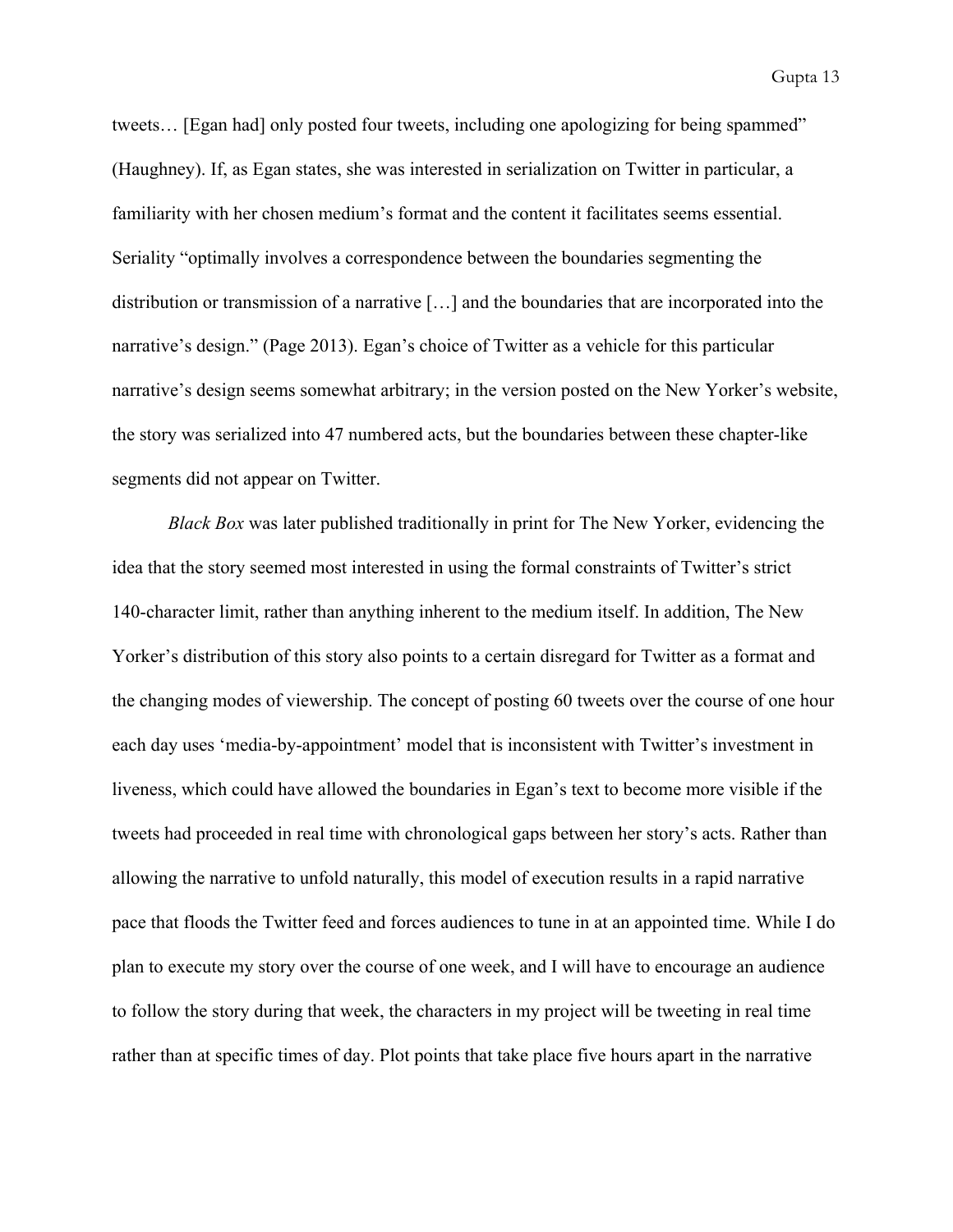will appear five hours apart on Twitter, and this strategy will use the 'live' aspect of the medium to create a more immersive, realistic experience for readers.

The most influential transmedia text for my project is *The Lizzie Bennet Diaries* (*LBD*), a modern adaptation of Jane Austen's *Pride and Prejudice* that took the form of a YouTube webseries and consists of several other social media platforms. The story followed Elizabeth 'Lizzie' Bennet, a Mass Communications grad student who starts a video blog (vlog) series for her series and discusses the trials and tribulation of her daily life. The series' transmedia focus allowed the writers to build outlets for all of *LBD'*s large cast of characters to take on a life of their own and interact with each other, even if they did not have a significant presence in the official webseries. For example, an early exchange on Twitter between Bing Lee, Caroline Lee, and William Darcy took place before the characters ever made an appearance on Lizzie's vlogs:

> "Bing Lee: hey, @that\_caroline @wmdarcy you'll never guess what I just did. Caroline Lee: @bingliest you're right. I won't. William Darcy: @bingliest what did you do now? I shudder. Bing Lee: @that\_caroline @wmdarcy you know how I was threatening to buy a place while I was out here? William Darcy: @bingliest you didn't. Bing Lee: @wmdarcy I did Caroline Lee: @bingliest omg where?! Bing Lee: @that\_caroline a place called Netherfield" (*The Lizzie Bennet Diaries*).

Unlike Egan's *Black Box*, the writers of *LBD* use Twitter for more than its formal constraints. This exchange establishes the personalities of Bing, Caroline and Darcy and also incorporates a reference to Austen's text in Bing's mention of Netherfield. All of the characters in *LBD* have multiple social media accounts through which they interact and reveal portions of the story and perspectives that are not necessarily represented in Lizzie's vlogs. These types of interactions embrace Twitter for what it is, rather than trying to force it into some tool that it isn't. With its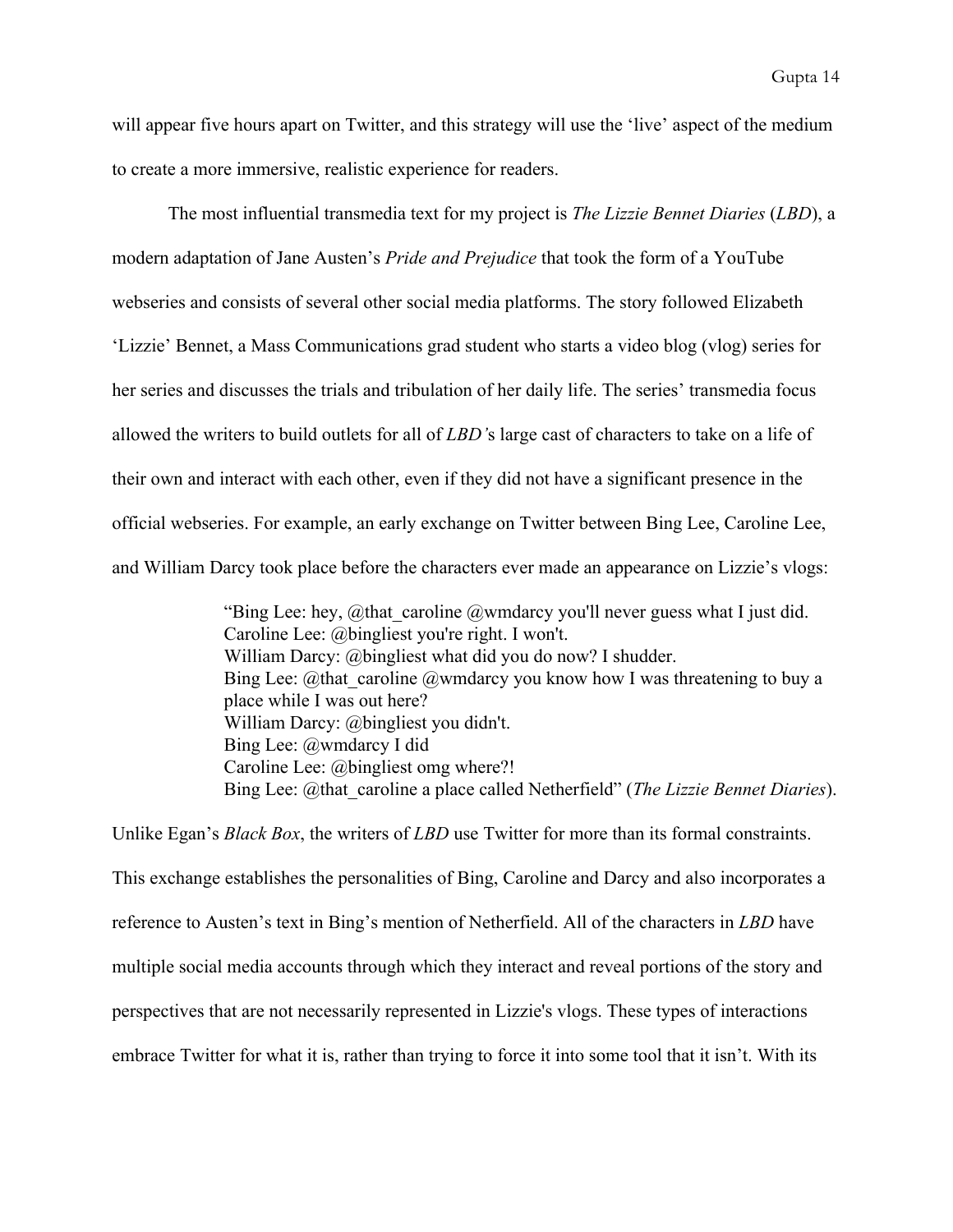simultaneous narrators and fractured storyline, this is not the kind of tale that could simply work on its own if printed out and placed in a magazine format; it is actually made for the medium.

*LBD* aired over one year and consisted of 100 official episodes as well as over 50 spin-off videos starring more minor characters. The interactions on Twitter and other social media platforms were concurrent in real time with the episodic plots and were frequently referenced in the videos themselves, pointing the audience towards the characters' accounts so that they could follow along with the secondary aspect of the story. The characters also used Twitter to engage her viewers in semi-frequent question and answer videos, in which Lizzie answers questions asked by real viewers. Viewers' cheeky references to *Pride and Prejudice*, genuine curiosity, and comments made their way into the fictional storyworld. While these viewers' comments never truly influenced or changed the direction of the overall story, the Q&A videos acted as bonus content for fans who had immersed themselves in the show and also added a level of reality to the narrative's conceit that Lizzie was a real vlogger. On the whole, *LBD* is a sprawling intersection of different forms that interact to form a cohesive whole. Each piece of the narrative was carefully designed to enrich and connect with the overarching narrative of the series.

Although new technologies and new audiences may threaten the media industry's traditional business models, a demand for new, compelling, and exciting stories will always exist. By studying past transmedia ventures, it is clear that while a consideration of the story itself is important, it is equally important to be attentive towards the audience's experience of the story. Less successful transmedia texts have relied too much on paratexts, creating a narrative that is spread too thin over too many platforms with unclear signposts for the audience. In order to address this, I plan to create a central 'hub' for the audience – a website that will aggregate the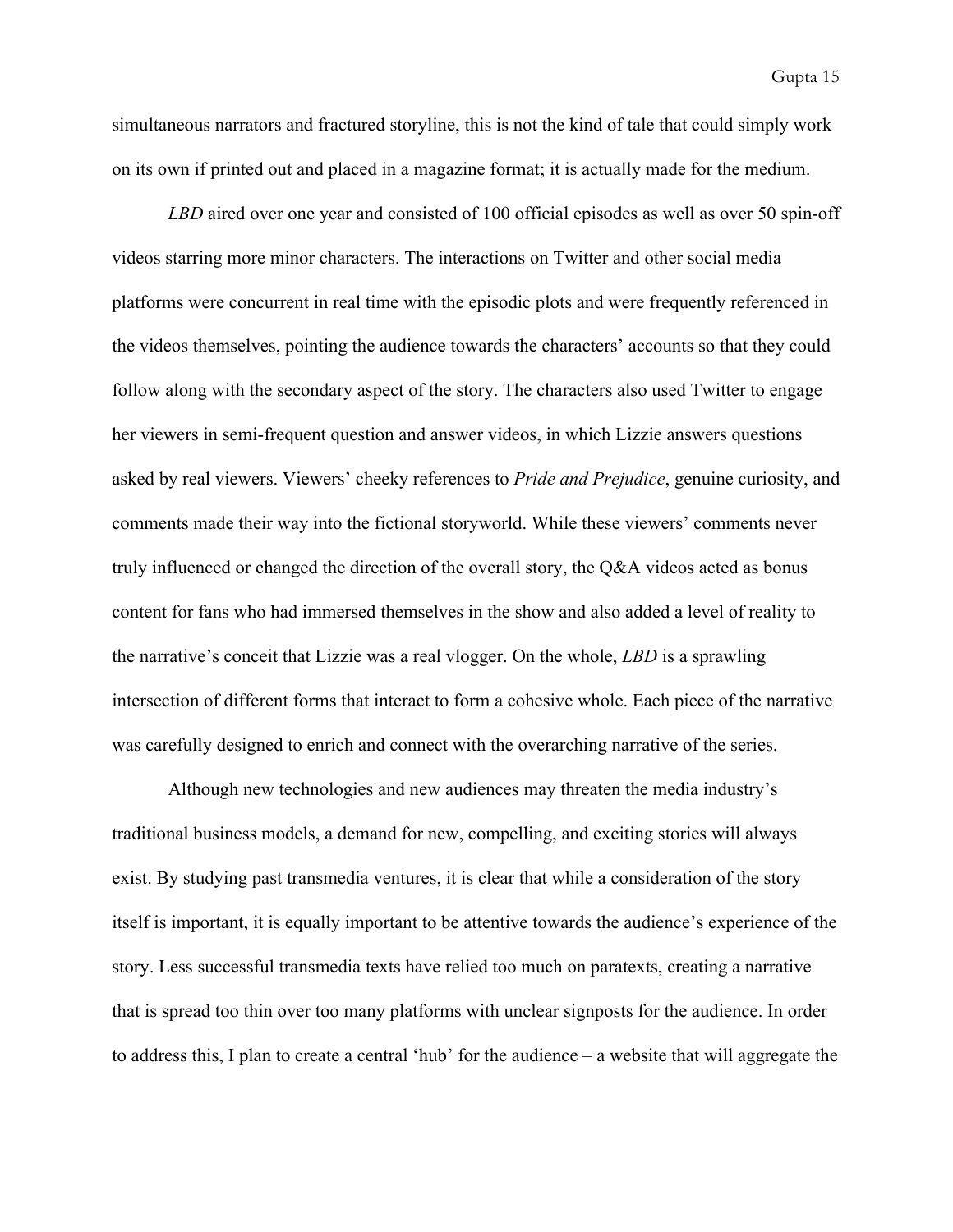most important pieces of my story in one place, rather than simply expecting my audience to follow every single thread in real time. I am also working to limit the number of characters and paratexts my story requires to tighten the narrative and eliminate possible redundancies. *Beneath Still Waters*' transmedia platforms will be chosen to facilitate content as naturally as possible, rather than forcing parts of the story on a platform that don't fit. As I am primarily designing my narrative for Twitter, I am consciously using the concepts of interactivity, conversation, and linking in order to create a cohesive and medium-specific text. The concept of transmedia storytelling, particularly using social media, is so new that a concrete creative model for successful execution does not truly exist yet. However, while the logistics of transmedia storytelling remains unclear, creators face a future full of opportunities to weave narrative threads in an out of another, stitch them together with a compelling story, and create complex, innovative pieces of work.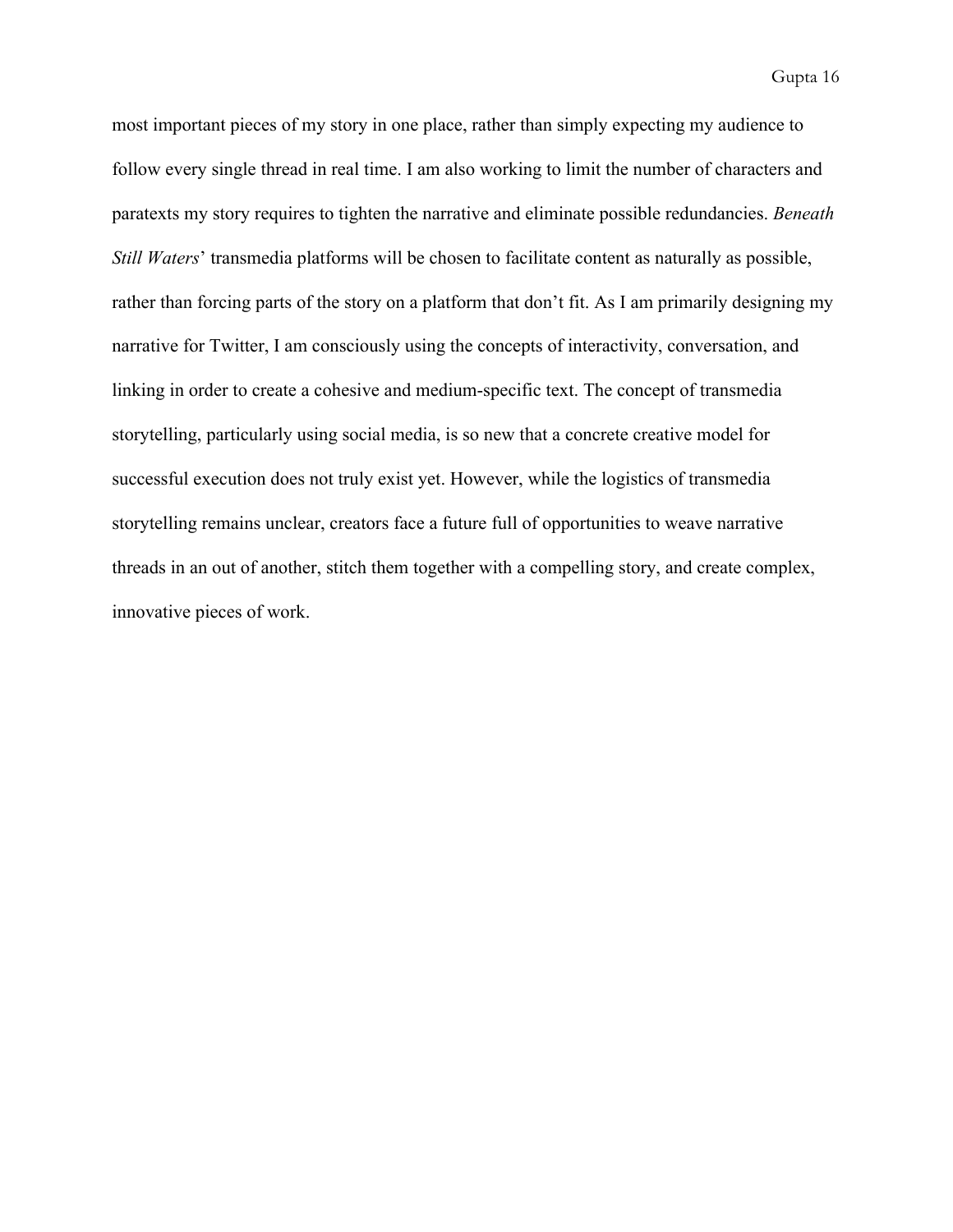## **The Production Process: Fall 2014**

When I was thinking about what kind of project I wanted to complete during my senior year, it was important to me that I combine the knowledge I have gained from Media Studies with my minor in Creative Writing. Throughout my Media Studies coursework, I have developed a strong interest in digital and social media and the way it shapes our culture and communication*.* In particular, my interests lie in how online platforms influence audience experience and interaction, fandom theory, and new methods of storytelling. In Creative Writing workshops, I have refined my writing abilities and experimented with form while implementing constructive feedback from my peers and professors. During spring 2014, I spent the semester studying graphic design in London at Central Saint Martins, an art school that emphasized concept development. My time there not only improved my graphic design skills, but also helped me develop a methodical framework for approaching open-ended creative projects from conceptualization through iterative drafts and final execution. The concept of transmedia storytelling, which requires interdisciplinary, cross-platform thinking, seemed like a natural fit for all of my various interests. Overall, this project allows me to utilize concepts I have studied in my classes and encompass them into a narrative embedded in the medium it seeks to understand.

My initial idea for the project was a transmedia webseries, similar to *The Lizzie Bennet Diaries*, but I did not have the video production skills necessary to execute a webseries. I chose instead to shift my project to a more experimental format: Twitter. I was aware of several other Twitter Fiction experiments, so I knew the platform had a history of creative use, but none I had heard of actually used transmedia strategies. From the beginning, I wanted my project to explore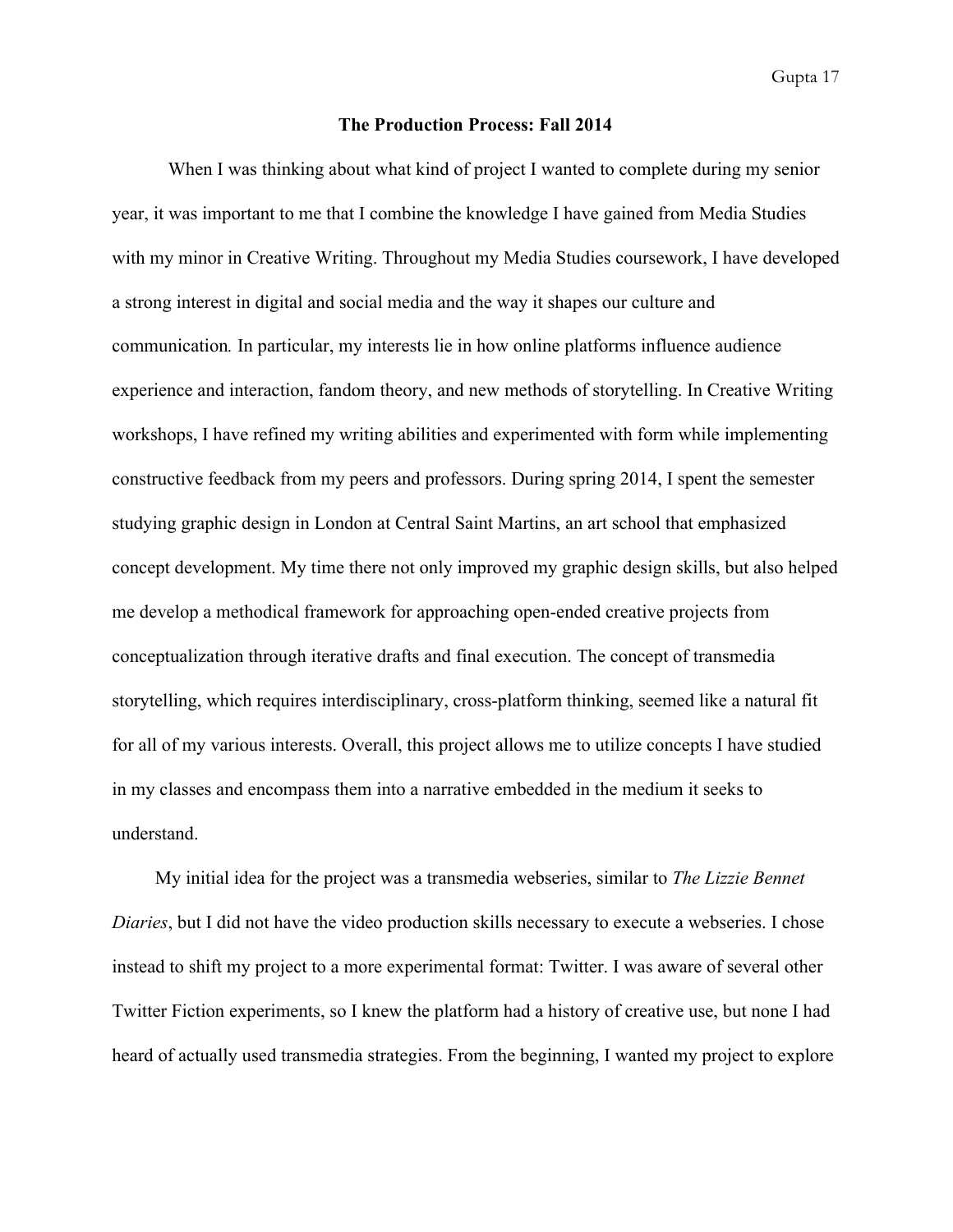transmedia storytelling as a concept, using the tools and strategies of social media including linking, liking, retweeting, and commenting, to tell a cohesive narrative. A successful transmedia narrative isn't just the story of one character—it's the story of a world with multiple storylines that unfurl simultaneously and ask the audience to navigate through different threads. The idea of situating that kind of transmedia experience in social media like Twitter, which already asks users to navigate through a series of profiles and posts that collectively create a sort of "narrative" of a person's life, formed the basis of my underlying concept.

Due to the scope and detail necessary for a transmedia story, I knew that I would need both the fall and spring semester in order to develop, write, and execute this project well. For my work this semester, I initially thought it would be possible to execute a version of the story from one character's perspective on Twitter while I continued to develop the plot. Throughout September, I focused primarily on my story's development and worked through several ideas to create the basis for an original plot that would work in an unconventional format. I started with a broad idea — a journalist uncovers a supernatural conspiracy in a strange small town — and refined the story from there. In particular, the supernatural concepts proved the most difficult to figure out; I wanted the story to be remain grounded in reality while still incorporating an element of fantasy. I researched and took extensive notes on other works in the urban fantasy genre, the Salem witch trials, total solar eclipses, life in small towns, and various paranormal phenomena to help me develop my ideas throughout the semester. I also began considering how many characters would be necessary to include, because while I knew that while I couldn't possibly tweet for an entire town's-worth of people, including a range of perspectives could add more dimensions to the plot and make good use of the transmedia format. After working through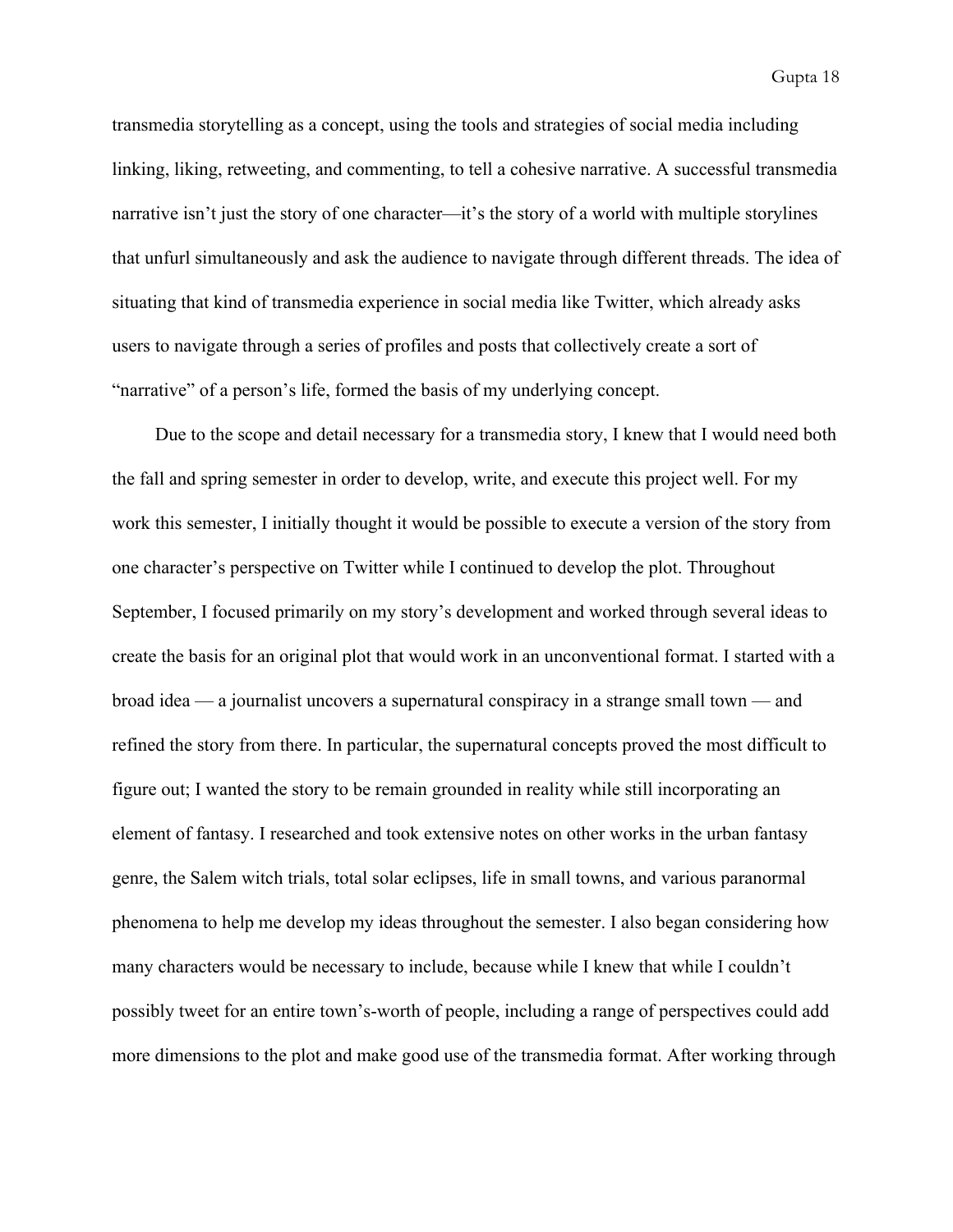several different concepts and trying to organize my ideas, I decided to write a partial draft as a traditional short story because it was a format I was comfortable with. While I did not feel that this draft was entirely successful, it did help me commit to a certain direction and gave me a solid base to work from.

In order to develop the story component, I enrolled in a creative writing seminar to receive constructive feedback on my characters and plot. At the beginning of October, I workshopped the short story draft and submitted a detailed plot outline to my thesis readers. At that point, it became clear that my initial idea of executing the story from one character's perspective this semester would not be possible; the plot was highly dependent on the interactions and conversations between characters. I became concerned about what would constitute a "self-contained" project for this semester in keeping with the Media Studies department's guidelines. After discussing it with my readers, I decided instead to develop a website for my fictional town called Stillwater that would serve as an important transmedia platform in the story. The website would contain facts and background information essential to the main plot, setting certain ideas in motion while still acting as a self-contained project. Throughout the rest of the month, I continued to work on the narrative, incorporating the feedback I had received and heavily revising the first draft. I cut out unnecessary characters to tighten up the plot and narrowed down which specific platforms I wanted to use, settling on Twitter, Tumblr, and the Stillwater website. By the end of the month, I had written a second substantial draft, this time in Twitter format, to hand in to my writing workshop.

In the first week of November, I workshopped my second draft. The feedback I received was extremely helpful and helped me identify some areas I need to keep in mind as I continue to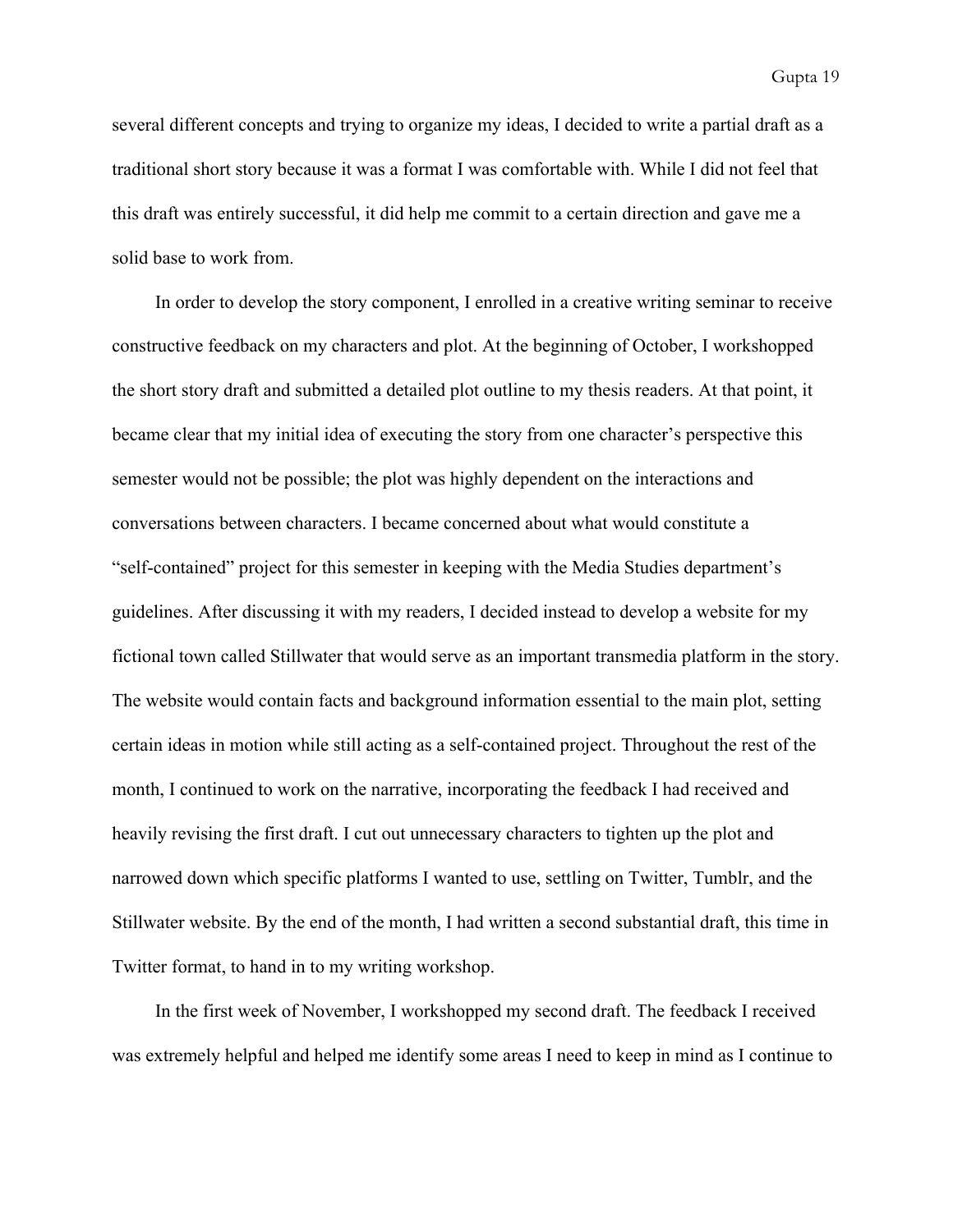work. In particular, there were places in the story where the characters' use of Twitter didn't seem entirely believable, so I will need to carefully consider the public/private divide of social media as I continue to write. I am aware that there will be certain places in the story that require a suspension of disbelief, but I want to ensure that the experience feels immersive and as real as possible overall.

At the Work in Progress presentation, I received a question about the spontaneity or interactive potential for this project. While some authors have used interactive, improvisational model very successfully, I was hesitant to make my project dependent on audience interaction. That level of participation requires a huge amount of engagement. The authors who have executed those types of projects already have a massive fan following so it was easier to invite people into a collaborative experience. Asking audience or fans to follow along is one thing and since my story's structure is so complex, I feel that I am already asking quite a lot — but requiring that they collaborate is even harder. However, that's not to say that I won't leave any room for audience interactivity. In the case of an audience member tweeting to one of my characters, I would be prepared to respond to them "incharacter." I am also considering places where I can have characters ask some open-ended questions that could invite responses. These responses wouldn't add or detract anything from the story, but it provides an opportunity for those who want to participate to do so. The work or participation of the audience in my mind is their ability to follow a story across these multiple platforms and being able to piece together separate parts of a narrative.

By the end of November, I developed the entirety of the Stillwater website, which I built using Wordpress. I manipulated several photos licensed by Creative Commons using Photoshop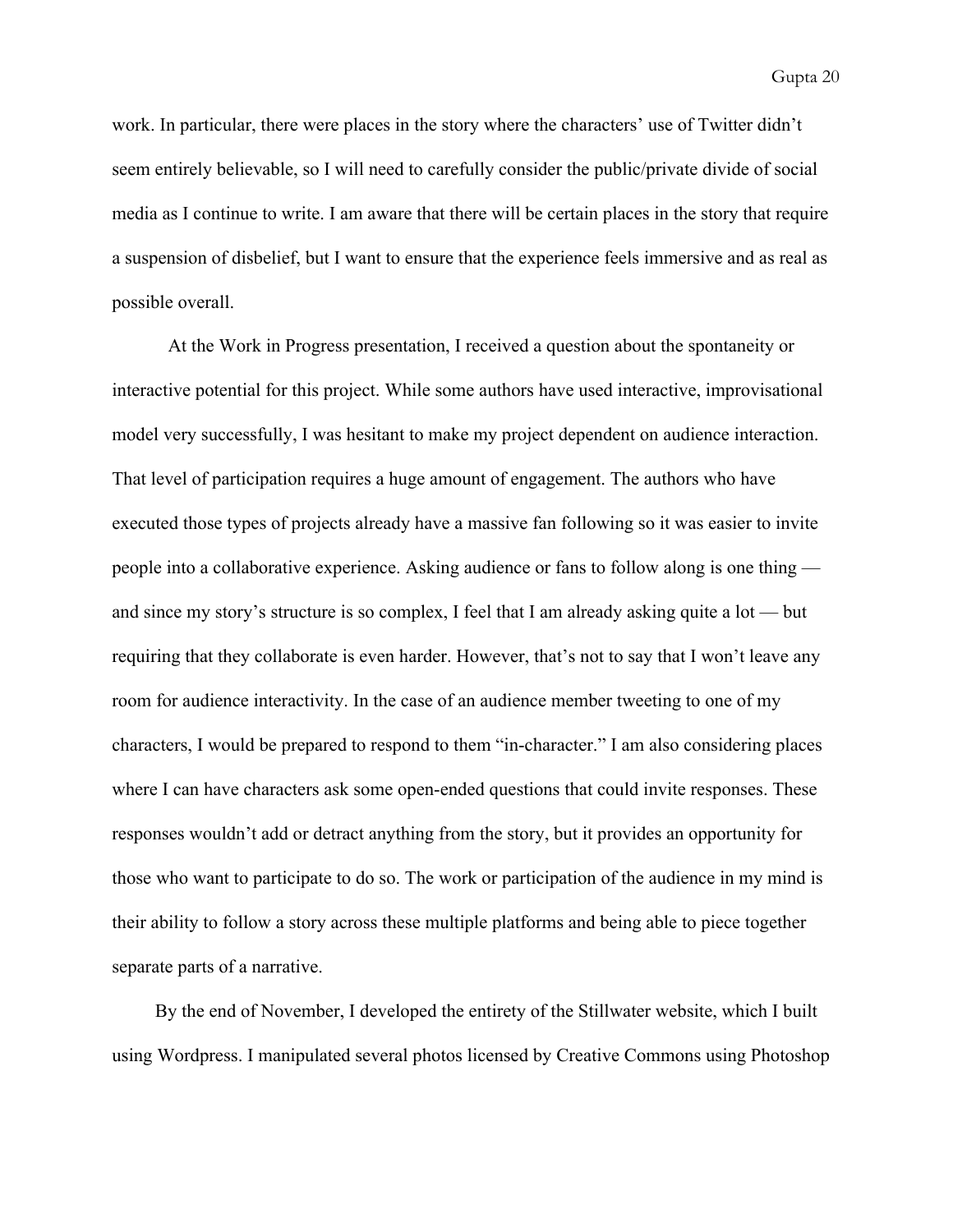to add elements of reality to my fictional town. The website also contains a blog, where I used the comments feature to post as a variety different fictional Stillwater townspeople to give the blog a sense of reality and interactivity. All of the content on the website is directly linked to my overall plot, but it still functions as a self-contained story in its own way. In addition to the website and a third draft of my story outline, I created Twitter mock-ups of five different scenes using Illustrator as a proof of concept for the format. I chose each scene to highlight a different functionality of the medium, such as the use of  $\omega$  replies, livetweeting, links, hashtags, or retweeting, in specific parts of the narrative.

Reflecting back on my process in relation to my research on transmedia storytelling, I am glad I chose to develop the town's website while I figured out the plot. My work this semester ensures that the Stillwater website functions as a viable paratext in its own way; it serves as an entry point into the larger narrative, but it still conveys a self-contained story within the blog posts and website content. It was particularly important to create an immersive storyworld with enough detail and depth to sustain it across multiple platforms. The town of Stillwater functions as hyperdiegetic setting, to use Matt Hills' term, to support a wider fictional universe. All of the details I reveal are significant in some way, whether they set up a plot point or serve as background information to develop a sense of reality for the town. Since the form of social media is responsive and readers can question plot points as they happen — rather than a more static form like a novel, where readers only consume the text as a finished whole — I feel that it is especially important that readers feel there is a sense of logic underpinning the story. Figuring out which details needed to appear on the Stillwater website helped me solidify my ideas about the town so that if a reader questions something in the story as it is happening, I feel that I can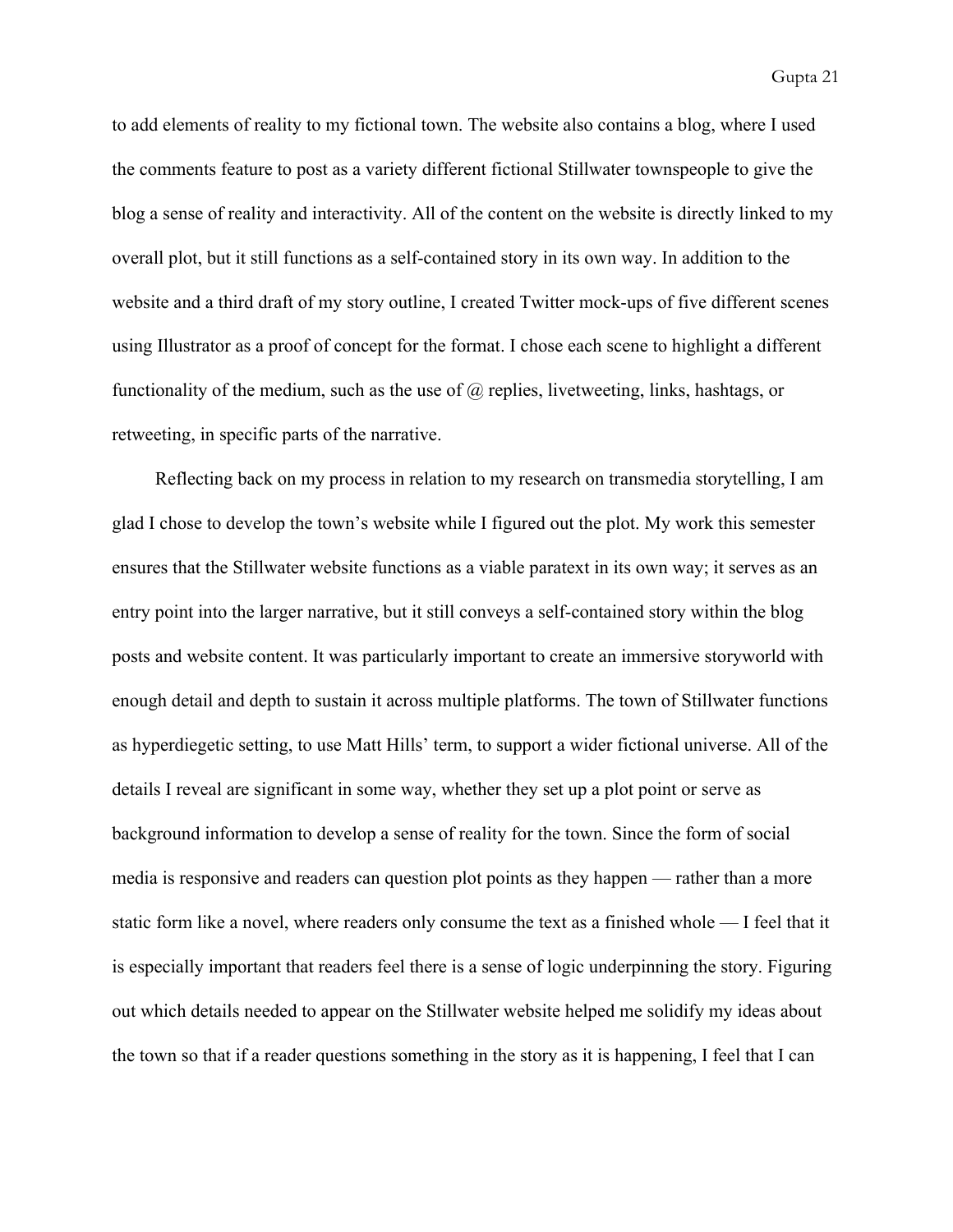provide an answer that makes sense within the storyworld.

The process of developing a mystery story – particularly in an unconventional format – was difficult but even though I still feel I have to refine certain plot points, the project has been a fun challenge. While I have enjoyed my work this semester, I am excited for the chance to actually execute an entire story from start to finish in the spring semester. After plotting out the story and developing the most complex, content-heavy transmedia platform for the narrative, my project for the spring would be the execution of the entire project on Twitter. The plot development and the creation of the Stillwater website set a solid foundation on which I can build the rest of the project and I look forward to the opportunity to develop the story and characters even further and ultimately see the entire project fully realized on social media.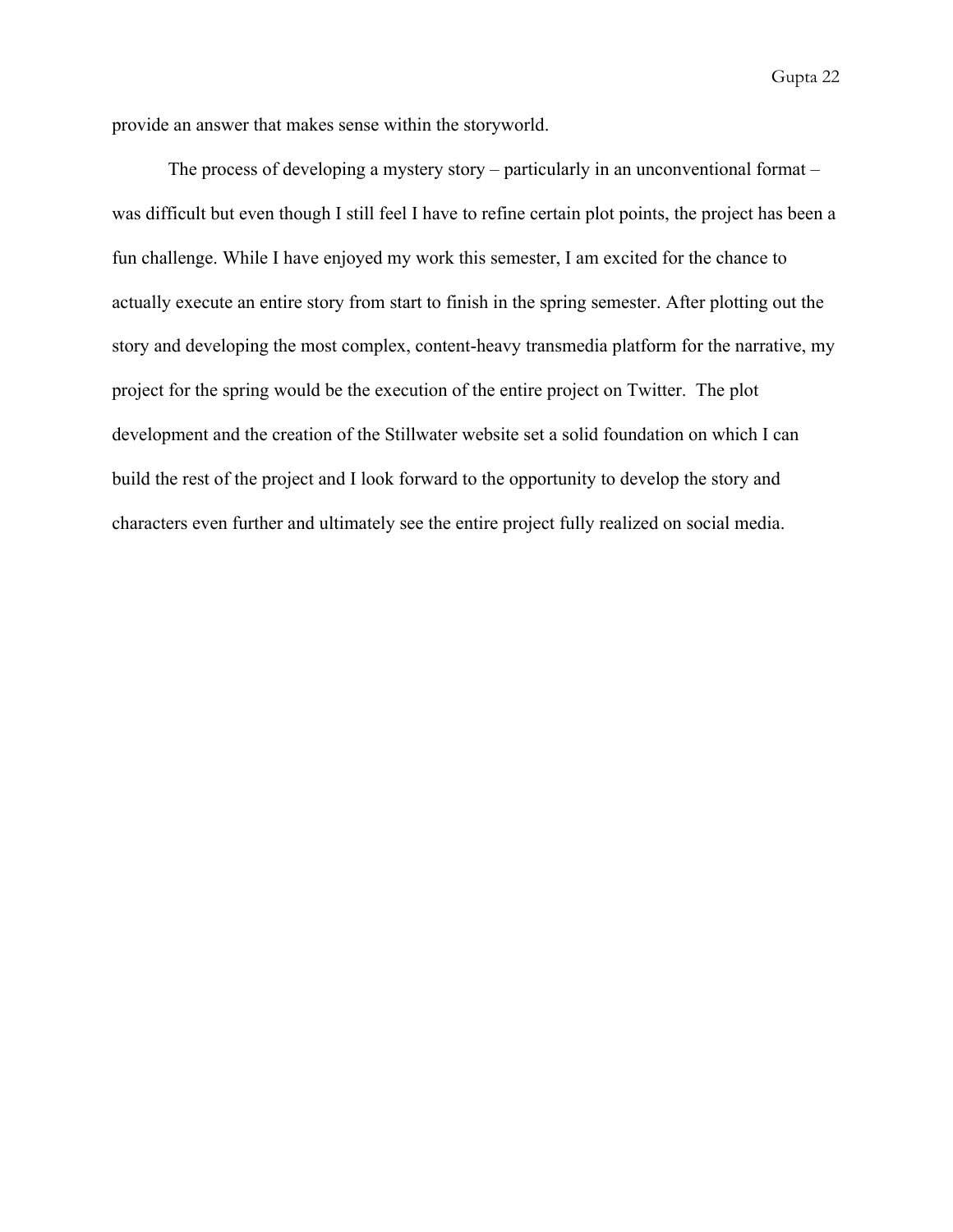#### **The Production Process: Spring 2015**

After plotting out the story and developing the most complex, content-heavy platform for the narrative in the fall, my overall project for the spring semester was the actual execution of the entire project. This included setting up all of the platforms, continuing to write and develop the story, creating a marketing campaign to attract followers, and releasing the story in real time from March 23 through April 24.

In January over winter break, I created all eleven character platforms (nine Twitter pages and two Tumblr blogs) to include profile photos, descriptions and other elements to give them a sense of history and reality. I also set up the Stillwater Project meta website using Wordpress, where I knew I wanted to aggregate the content from the different platforms for the duration of the project. In order to ensure that audiences will catch all of the different threads of conversation, I planned to use Storify to break up the story into acts to make it easier to navigate. Across all eleven platforms, I included a visible link to the meta website, which represented a centralized hub of information. The prominence of the link also alerted potential new readers that each individual platform was part of my wider transmedia project.

During this time, I also read Andrea Phillips' *A Creator's Guide to Transmedia Storytelling*, which strongly influenced my approach for the spring semester. The book addressed many different aspects of transmedia projects, from writing specifically for a transmedia format to considering which platforms to use, creating a marketing campaign, and various production elements. In particular, I realized that I had to be quite conscious of the different types of audience experiences this project could offer. The ideal audience member would follow all the platforms and interact with the characters and immerse themselves in the world, but in reality,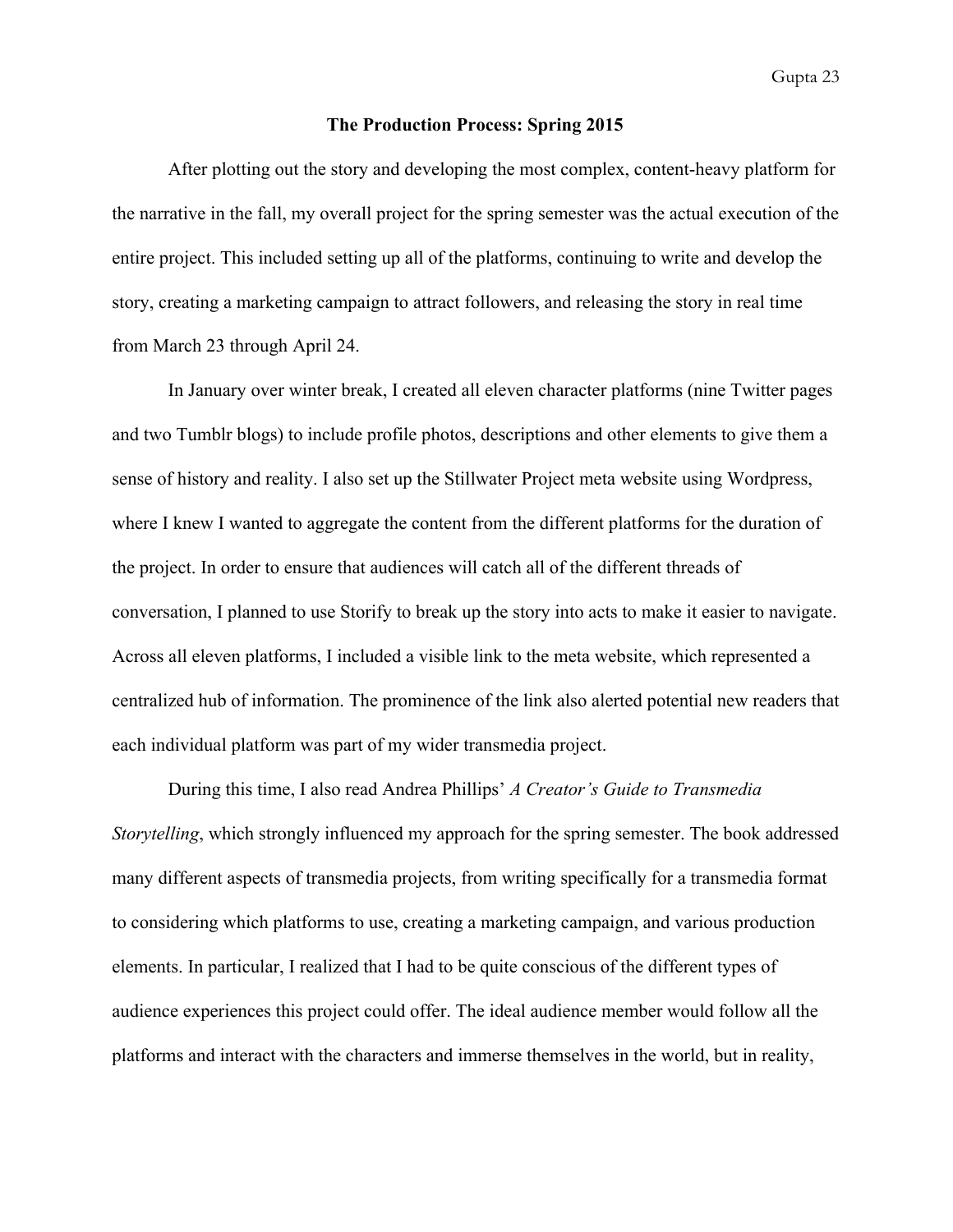those types of participants are a very small percentage of the total audience for any project. Although the majority of my story was pre-planned, I still wanted to leave room for people to interact. If someone tweeted to one of my characters, I wanted to be prepared to respond "incharacter." While these responses would not necessarily change the direction of the story, they could potentially tap into the interactive component of social media and also add another level of reality to the story. To cater towards those who preferred to just read along without interacting, the meta site served as a convenient place to gather all the threads. It was also entirely possible that someone only followed one character on Twitter, and while they didn't get the full version of the story, they still came away with a version of it. In addition, each single profile contained links and references to the other ones, so I felt that it was fairly unlikely that audience members would not eventually connect to another platform if they only encountering one. Another possibility was that someone would come in in the middle of the project, which is why the link to the meta site was featured so prominently to make it easy to access a clear start point and catch up with the narrative. This meta site also functions as as a comprehensive archive once the project ended in April.

February primarily consisted of refining the story further and continuing to plan out how exactly I would execute the story. Once I settled on a defined timeline and chose March 23 as my start date and April 24 as my end date, it became much easier to figure out how to pace the story and how much content I needed to write. I used Scrivener, a writing program with organization capabilities, to set up a day-to-day plan so that I knew definitively which story points were happening when. This program was crucial for keeping myself organized throughout the project and it certainly made the execution process much simpler. In addition, once I confirmed my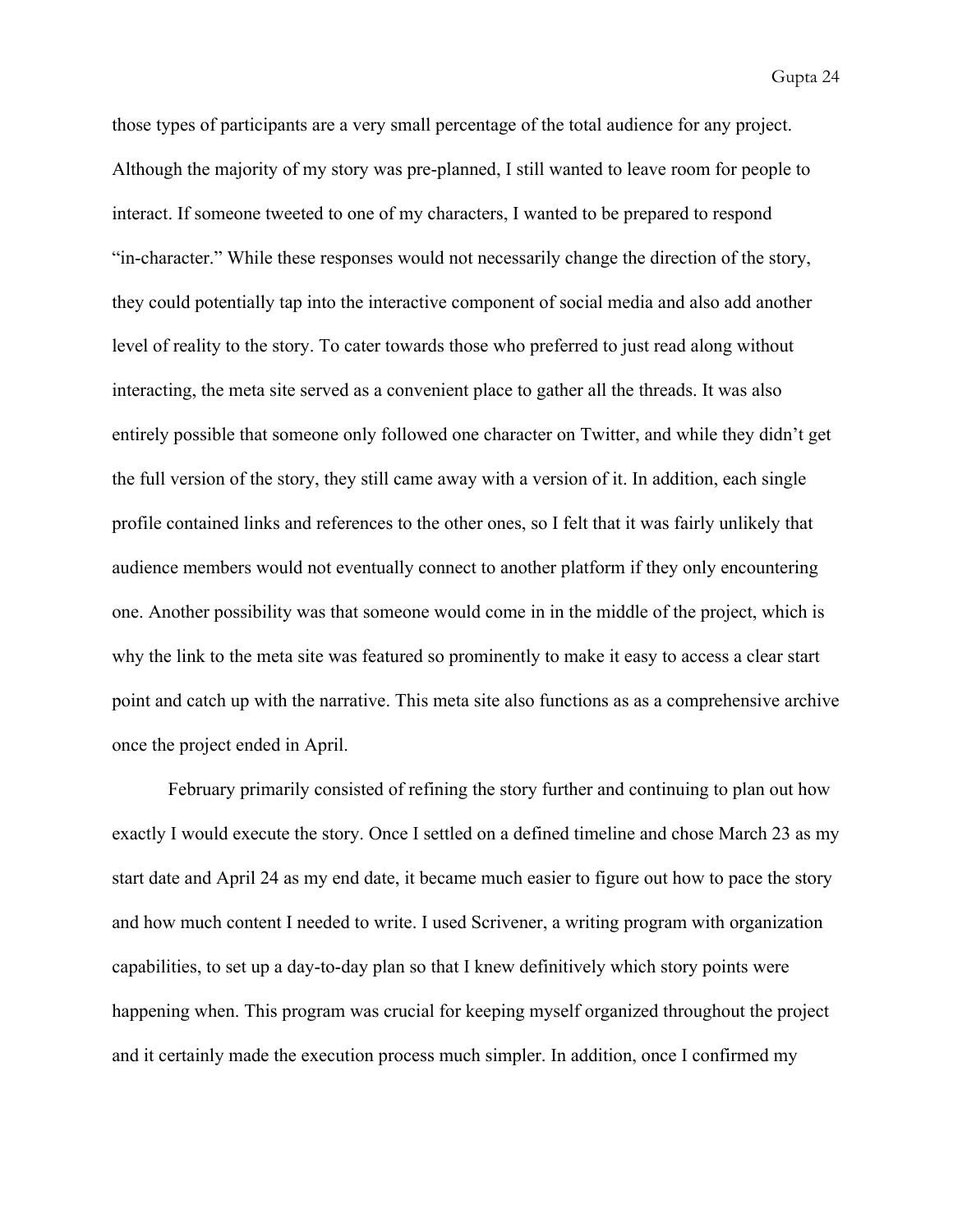timeline would work, I began to schedule certain posts ahead of time using Wordpress's built-in blog post system as well as Tweetdeck, a service that helped me manage all nine characters' Twitter profiles as well as put in several key moments as I continued to write.

In March, I developed marketing campaign that consisted of two fifteen-second teaser trailers, a landing page with an email form, and a series of graphics to market the story. As a new creator without any sort of previous audience, I chose to use my own social media presence to promote the project to any built-in followers that I had. These posts directed people to a landing page I created using the meta website's project address, which gave a short overview of the story, included one of the 15-second teasers, and provided a form for email notifications once the project launched on March 23. In addition to this, I also wanted to try to attract attention from beyond my immediate circle and reach out to transmedia creators whose work had inspired me to do this project in the first place. I created over twenty personalized animated gifs that looked as though someone was typing a Twitter status update about the town of Stillwater and sent them via my personal Twitter account. Although most people did not acknowledge or respond to the image, I did receive some positive results. Notable creators and members of the transmedia community such as JC Hutchins, Steve Peters, and Michael Andersen followed the project's Twitter account as a result of the graphics. In addition, my use of the #transmedia hashtag in my promotional posts helped me gain followers as well, and a London-based transmedia company retweeted several of my posts and even gave the project a mention on their Facebook page.

Once the project launched at the end of March, I had to constantly monitor my characters' accounts to ensure that the scheduled posts were going out as planned, update the Stillwater town website with comments from various townspeople, and organize all the posts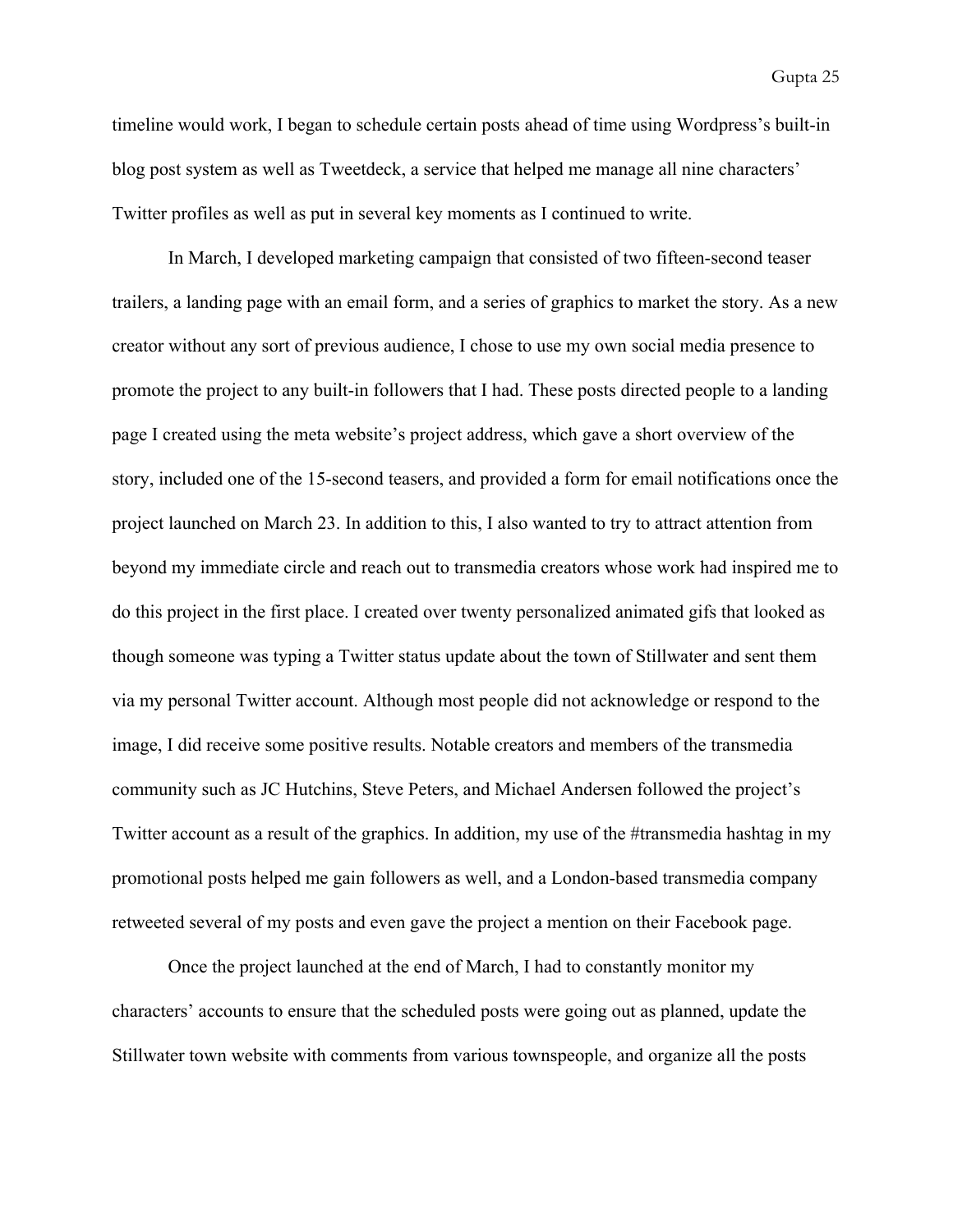using Storify and compile them on the project website. Throughout the project's duration, I continued using the project's Twitter profile as well as my own personal social media profiles to provide updates on the project's progress. I monitored the project views on the meta site using Google Analytics, and the site received a steady number of views throughout the project. According to the statistics, visitors spent a fair amount of time on the meta site and often viewed multiple pages at a time. I also ended up with a higher percentage of returning visitors as compared to new visitors, meaning that the project was able to attract and hold interest to a certain extent. However, had I had more time to develop one, I know that a marketing campaign that continued throughout the entire run of the project would have been valuable in terms of attracting interest in the long term. In particular, I feel that the idea of creating a *Blair Witch*-style immersive campaign that blended fiction with a sense of reality could have potentially been very successful in creating more of an aura of mystery and intrigue around the story.

One of the biggest challenges in this project was figuring out the pacing. The story unfolded over about a month, which simultaneously managed to feel too long and too short. For the first two weeks of the project, I wanted to start off slowly to give myself and my potential audience time to figure out how the mechanics worked and allow time to explore the Stillwater website. The town and everything happening in it seemed very normal on the surface, but stranger elements would start creeping in as the weeks went by. The final six days would contain the bulk of the action and the number of posts and characters would increase significantly. Reflecting back on it though, I think it would have been more successful in capturing an audience had I introduced the driving mystery right away. The final six days felt very rushed to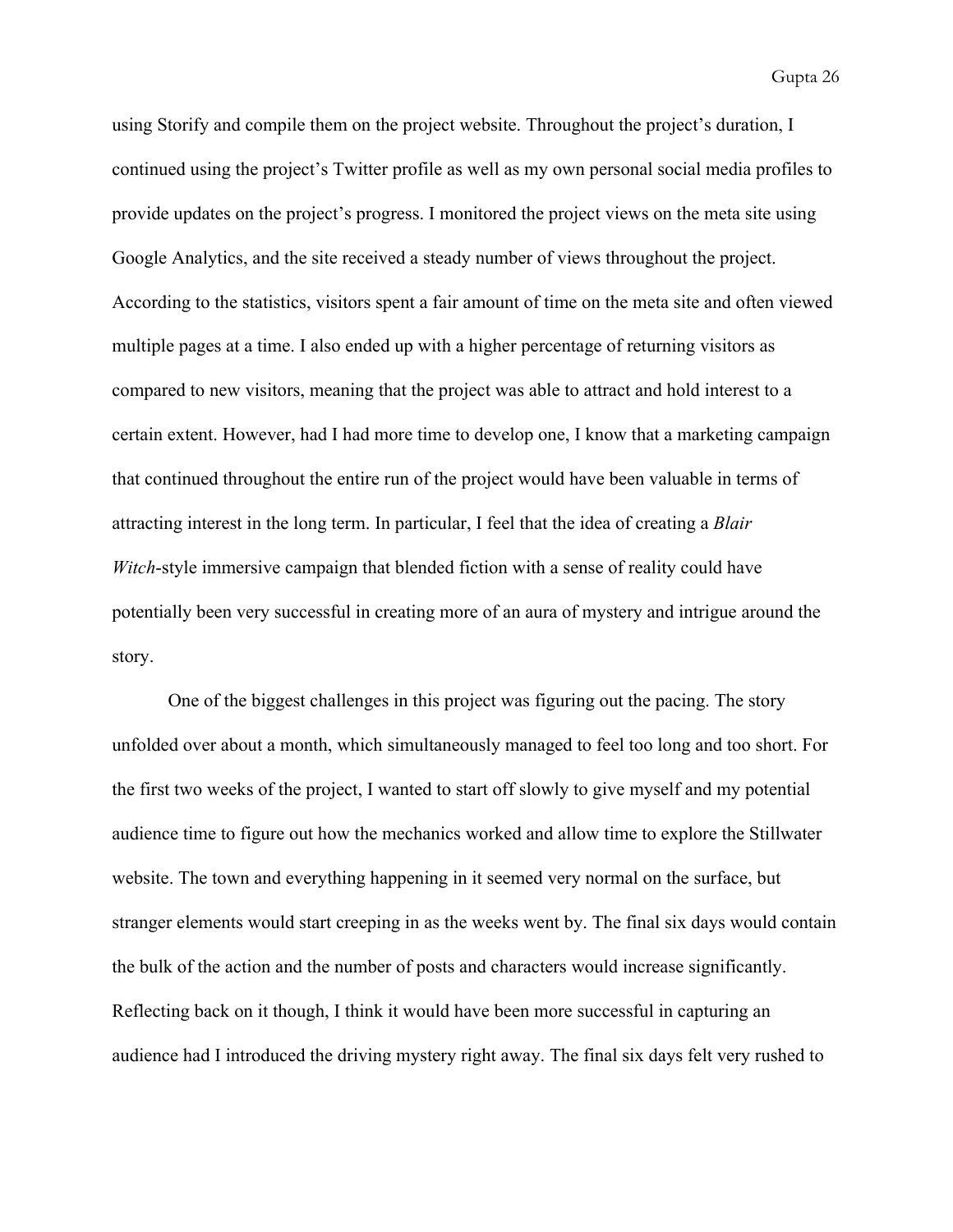me, particularly in comparison with the rest of the plot. I became aware of the pacing problem as the end drew closer, but unfortunately I had plotted everything out so much that I didn't have the time or ability to completely change course in such a short period of time. However, I feel that this kind of a pacing problem was not something I could have completely predicted before I actually executed it, so it remains a valuable lesson for me to have learned.

Another aspect I had some difficulty with was encouraging audience interaction. I knew that this would be hard from the beginning, but because I didn't have time to execute another marketing campaign during the project, I was not able to advertise the key interactive opportunities as effectively as I would have liked to. For instance, I built in an opportunity for people to ask the mayor of Stillwater a question for a digital Q&A session and I attempted to promote it over the course of ten days, but I did not receive any user comments on this post. However, I did receive a handful of comments on the Stillwater Town website from readers at other points in time, and I enjoyed responding to those "in character" to further the illusion of reality and reward them with a personalized message. The submitted comments blended in with the Stillwater townspeople's comments that I was posting myself, and there was no real way for other readers to know which comments were posted by me and which weren't. That was to be expected, for the most part, and I hope to keep researching successful techniques for encouraging audience interaction in a project like this.

In addition, I feel that I was a little over-ambitious with the story and the plot. I got caught up in creating a central driving mystery and adding in supernatural elements and trying to create a deep backstory, but in the end I felt like it was all too complex and most of it happened too quickly. I think my impulse to create a mystery story that would lend itself to the transmedia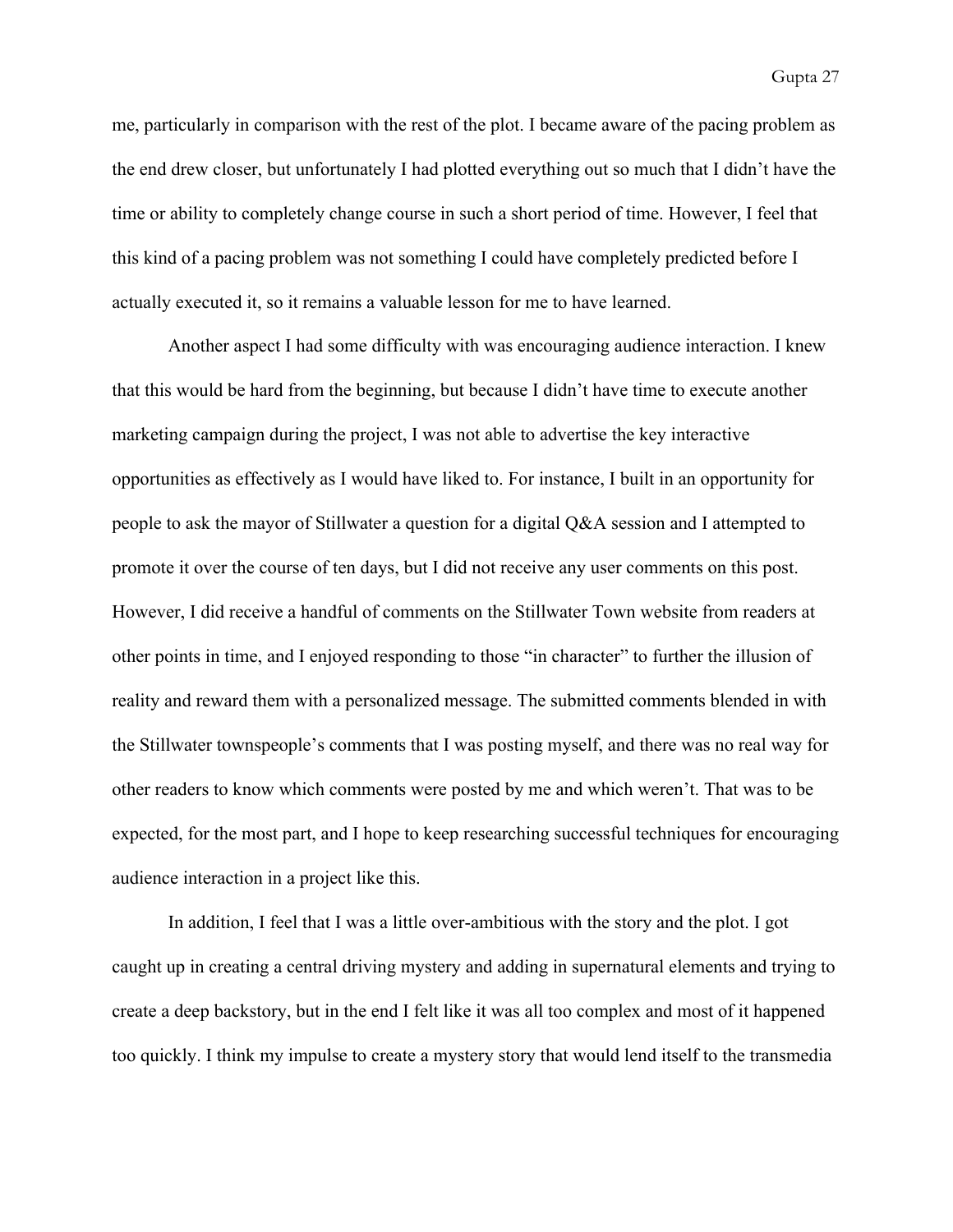format by encouraging audiences to search through the different platforms wasn't necessarily a bad one -- the story itself just could have used more refining. For my first venture into this type of online storytelling, perhaps I could have simplified the plot more so I could really focus on the writing, developing characters, and possibly explore other social media avenues. Due to the timeframe and certain limitations with my own technical skills, certain plot points or certain characters were not as well developed as I had envisioned. As the project went on, it became increasingly difficult to juggle all eleven platforms and keep pace with the quickening plot. On the other hand, this was my first time actually planning, writing, and executing an entire story from beginning to end and putting it in front of an audience. I planned as much as I could, but I still ended up having to improvise certain posts and work certain story points in at the last minute. It would have certainly been helpful to have another set of eyes on the story, as I did last semester, to ensure the narrative developed the way I wanted it to, but I remain satisfied with the overall project as an experiment in transmedia storytelling.

Overall, although the project had some problems with execution and pacing, I feel that *Beneath Still Waters* was a successful exercise and an extremely valuable learning opportunity for me. This type of transmedia project is rarely done by a single person, and for good reason. Trying to manage all of the moving parts, from troubleshooting technical issues to searching for online photos that resembled the town of Stillwater to writing for all of the characters, was a significant challenge. However, it was great to gain hands-on experience with each area and visualize how exactly a project of this scale could fit together, which made overseeing the final, finished product all the more rewarding. *Beneath Still Waters* allowed me to exercise a variety of skills, including concept and story development, graphic design, social media management,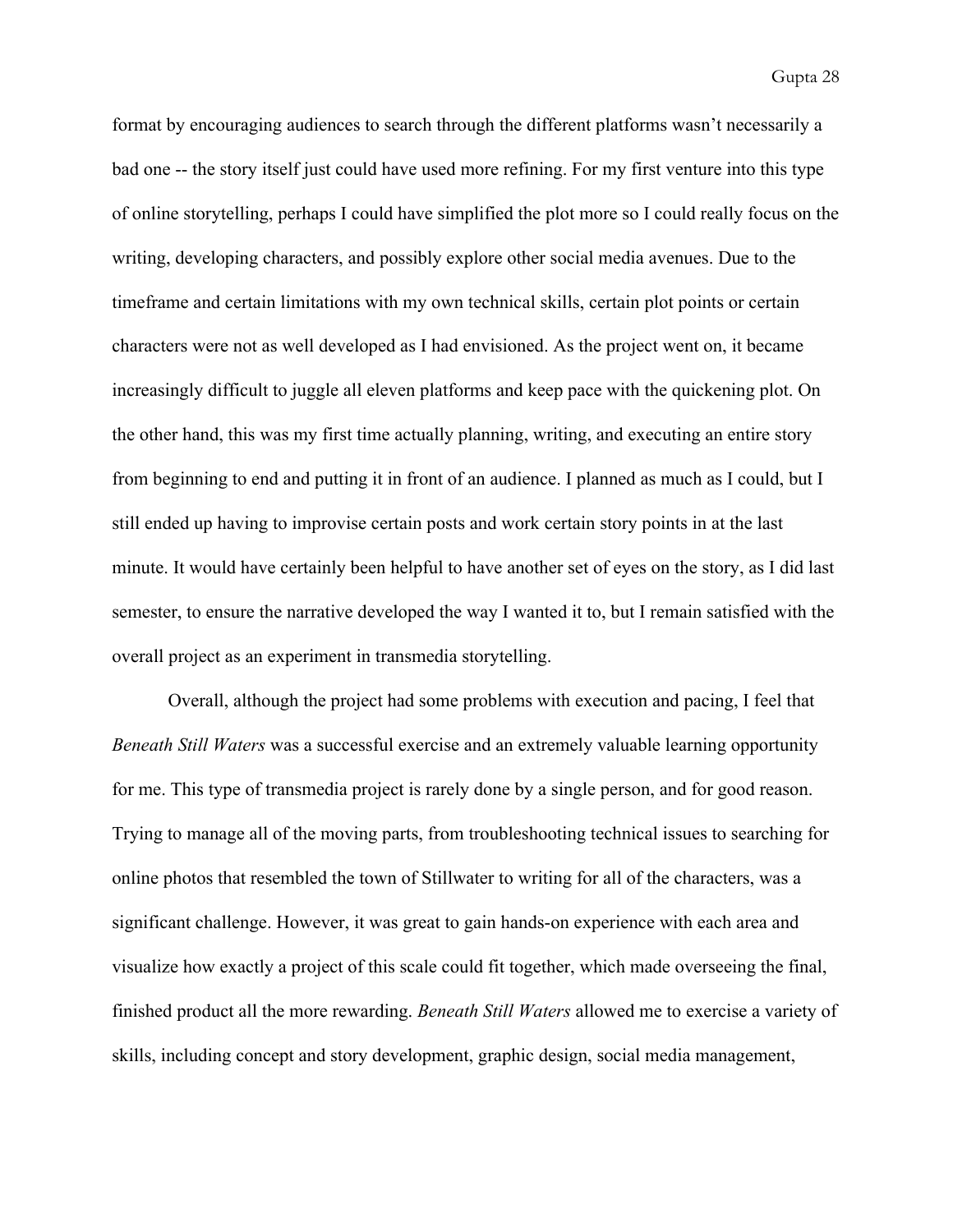marketing, and website creation. I thoroughly enjoyed seeing it come together after eight months of work, and I hope to take the lessons I learned from this project into other transmedia ventures in the future.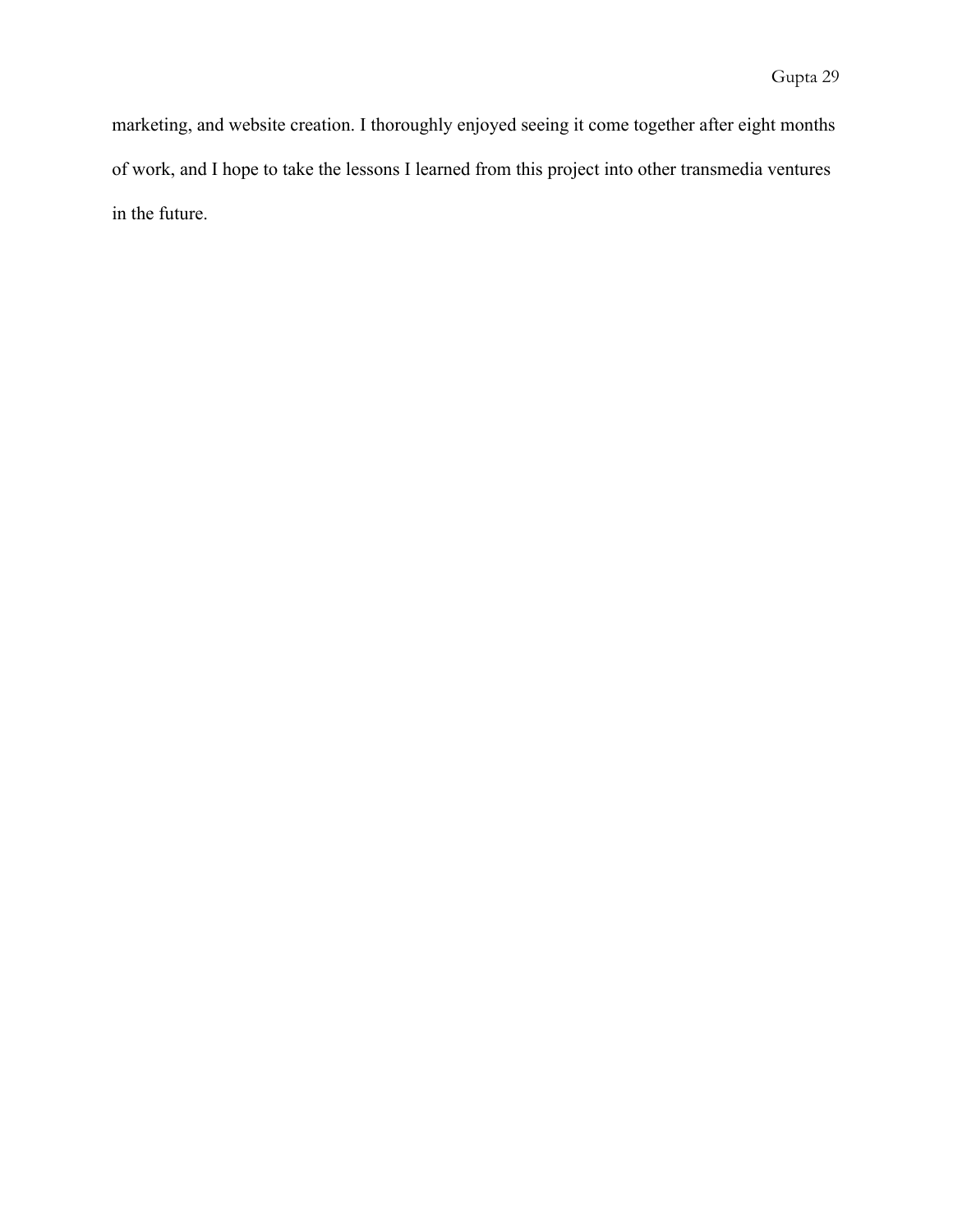## **Works Cited**

Egan, Jennifer. "Black Box The New Yorker." *The New Yorker*. The New Yorker, 4 June 2012. Web. 29 Oct. 2014.

Egan, Jennifer. "Coming Soon: Jennifer Egan's "Black Box" The New Yorker." The New Yorker.

N.p., 23 May 2012. Web. 25 Oct. 2014.

- Gray, Jonathan. *Show Sold Separately: Promos, Spoilers, and Other Media Paratexts*. New York: New York UP, 2010. Print.
- Haughney, Christine. "A Jennifer Egan Original ... Tweet by Tweet."*Media Decoder*. The New Yorker, 24 May 2012. Web. 30 Oct. 2014.
- Hills, Matt. *Fan Cultures.* New York: Routledge, 2003. Print.
- Jenkins, Henry. *Convergence Culture: Where Old and New Media Collide*. New York: New York UP, 2006. Print.
- Jenkins, Henry, Sam Ford, and Joshua Green. *Spreadable Media: Creating Value and Meaning in a Networked Culture*. New York: New York UP, 2013. Print.
- Mittell, Jason. "Lost in a Great Story: Evaluation in Narrative Television (and Television Studies)." *Reading Lost: Perspectives on a Hit Television Show* (2007): 23 Oct. 2007. Web. 26 Oct. 2014.
- Page, Ruth. "Re-examining Narrativity: Small Stories in Status Updates." *Text & Talk* 30.4 (2010): 423444. *De Gruyter*. 22 July 2010. Web. 10 Oct. 2014.